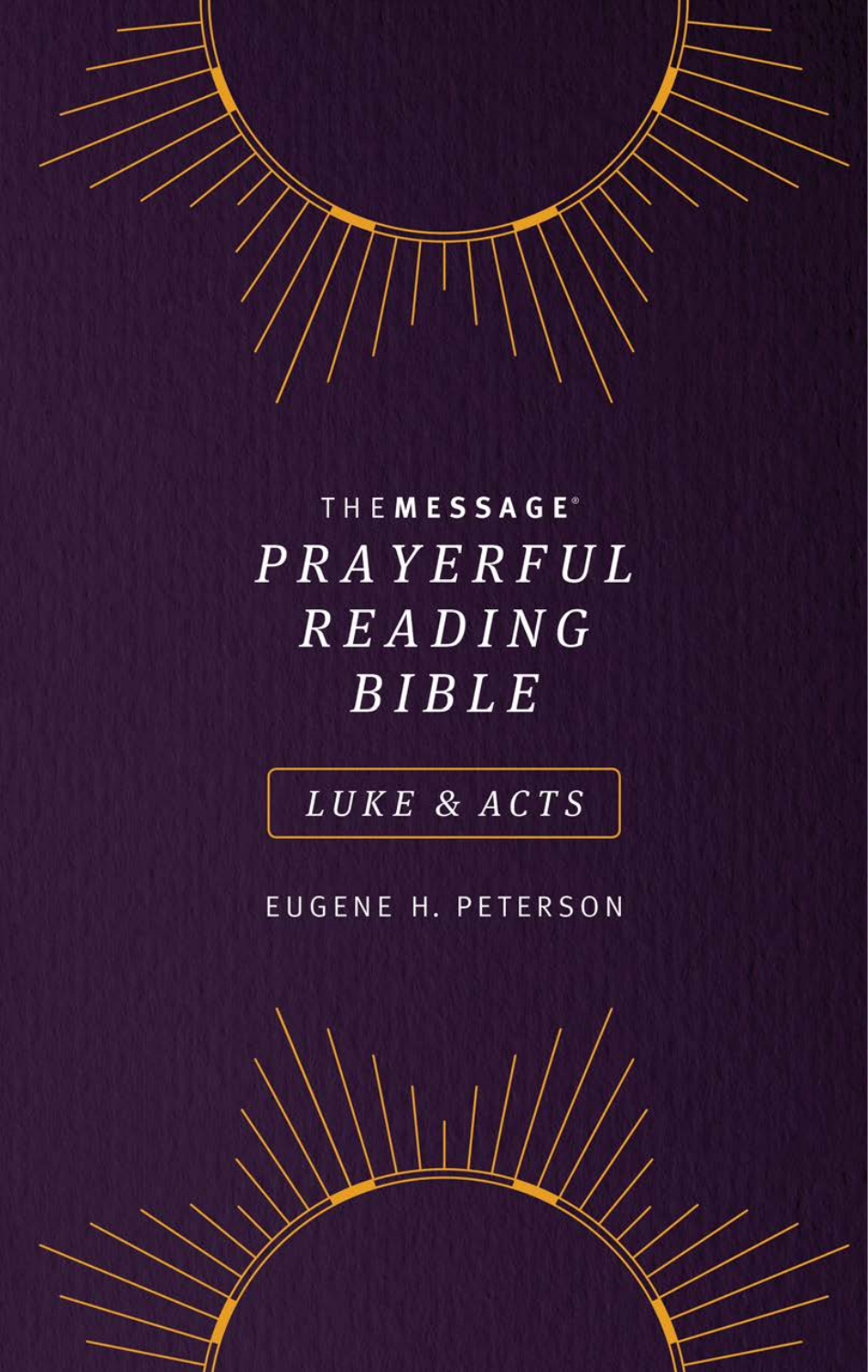It's wonderful to witness more and more people incorporating the *lectio divina* into their devotional lives, moving from *reading* the biblical text in search of revelation to *prayerful exploration* of its message, in search of a personal, transformative encounter. Eugene Peterson was one of the great modern champions of this approach. His *Message* translation of the Bible and the *lectio divina* complement one another like fish and chips! This is a resource to revitalize the prayer lives of thousands.

**PETE GREIG,** cofounder of 24-7 Prayer International and senior pastor of Emmaus Rd church

A stunning and beautiful guide that understands, after all, that the only way to come to the Holy Bible is prayerfully. *The Message Prayerful Reading Bible* meets us there, affirming our astonished desire to stop, open our hearts, and hear well from God. Thoughtful, kind, and challenging, this Bible lights the way to that deeper walk. What we'll gain along the way can't be measured, and that's just one aspect that will make the journey so special.

#### **PATRICIA RAYBON,** author of *I Told the Mountain to Move*

I was taught to read Scripture in order to: understand God, apply his truth to my life, and teach it to others. But *The Message Prayerful Reading Bible* takes it deeper: to not just understand God but meet with him. We need wise guides on how to engage in the spiritual reading of Scripture, and this is as good as I've seen. Engaging soul and imagination with cognition and intellect, this resource connects one more fully to all the ways God speaks in and through his Scriptures. If you've been wanting to rediscover the presence of God—and the power of his written Word—I can think of no better resource.

**MATT TEBBE,** cofounder of Gravity Leadership

It's just plain rude not to respond when God speaks to us! Let *The Message Prayerful Reading Bible* help you never leave God's words without truly conversing with God about what you've read.

**JAN JOHNSON,** author of *When the Soul Listens* and coauthor of *Renovation of the Heart in Daily Practice*

Modernizing ancient practices of biblical reflection significantly enhances our prayerful reading of the Scriptures. Dig in. Eat this book. Savor every morsel. So good for your soul. Our beloved mentor, Eugene Peterson, would have been delighted with our prayerful attentiveness and our transformed lives.

**STEPHEN A. MACCHIA,** founder and president of Leadership Transformations and director of the Pierce Center for Disciple Building at Gordon-Conwell Theological Seminary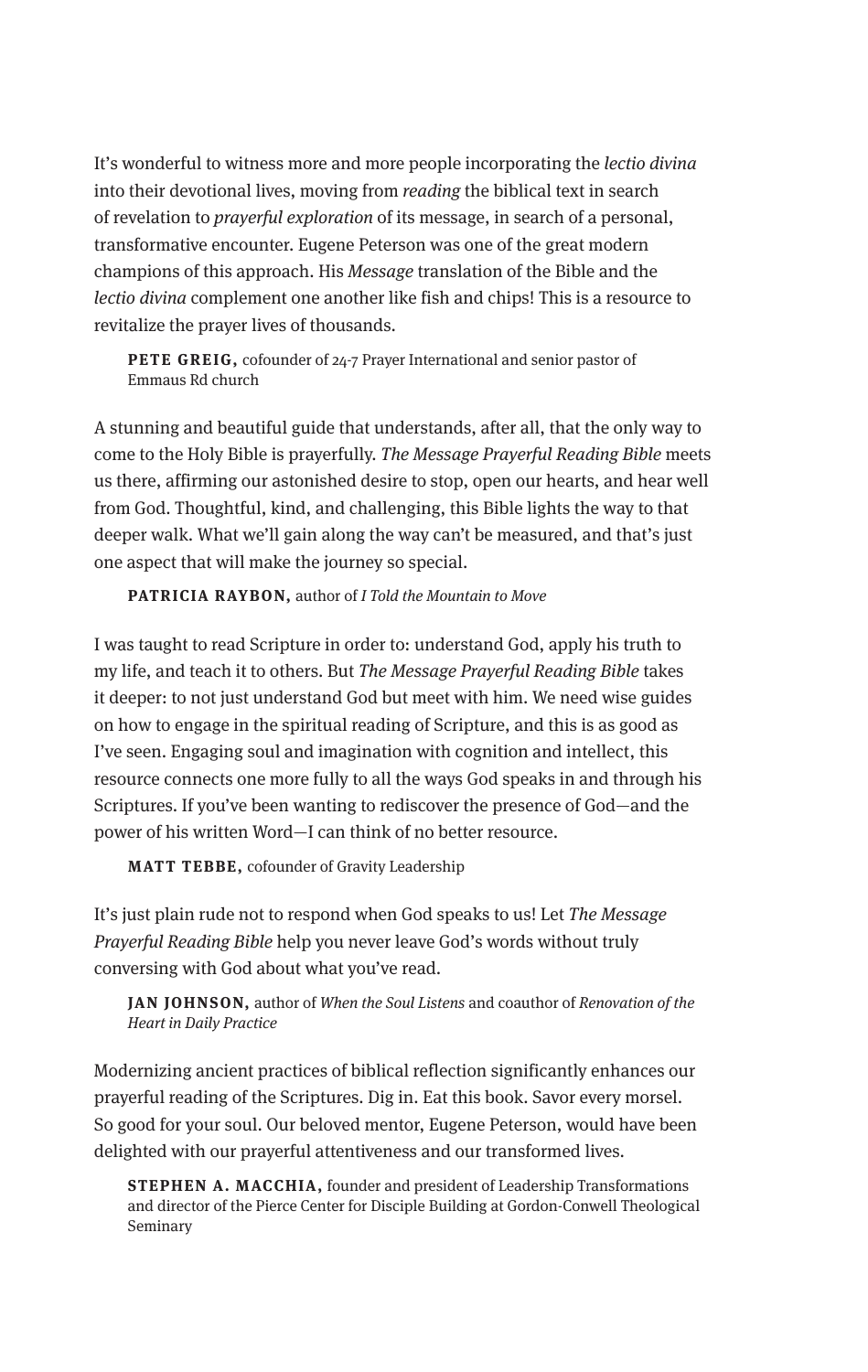Choose for yourself a metaphor for *lectio divina*: diving into God's Word, carefully marinating in it, or slowly chewing on it to be nourished. It is not reading for information, but for transformation. Eugene Peterson brings the Bible to us in American English vernacular—making it easier for us to digest. As young as late elementary school, I pictured myself in Bible stories and could also relate to the sentiments in the Psalms. I was with Zacchaeus up in the tree, craning my neck to see Jesus, wondering if Jesus would see me. I was with Jesus and overcome with grief as he wept over his friend Lazarus. I practiced *lectio divina* without knowing it. Peterson's *Message* paraphrase allows for rich, robust prayer and contemplation. Nuance. Eat this book. Be filled full with the life of God.

#### **MARLENA GRAVES,** author of *The Way Up Is Down*

*The Message Prayerful Reading Bible* combines two of my favorite ways of reading the Scriptures. Eugene Peterson in *The Message* opens windows to new understandings of familiar passages. *Lectio divina* invites me to enter into God's love and grace as I embrace these truths in daily life. I look forward to continuing to experience truth and grace through this book for years to come and to passing it along to my companions on the journey.

**ALICE FRYLING,** author of *Mirror for the Soul* and *Aging Faithfully*

I love *The Message Prayerful Reading Bible*! Its take-and-eat, chew-and-digest approach to God's Word will help you receive his message more deeply, moving it from your head to your heart. Enjoy the feast!

**AMY BOUCHER PYE,** author of *7 Ways to Pray*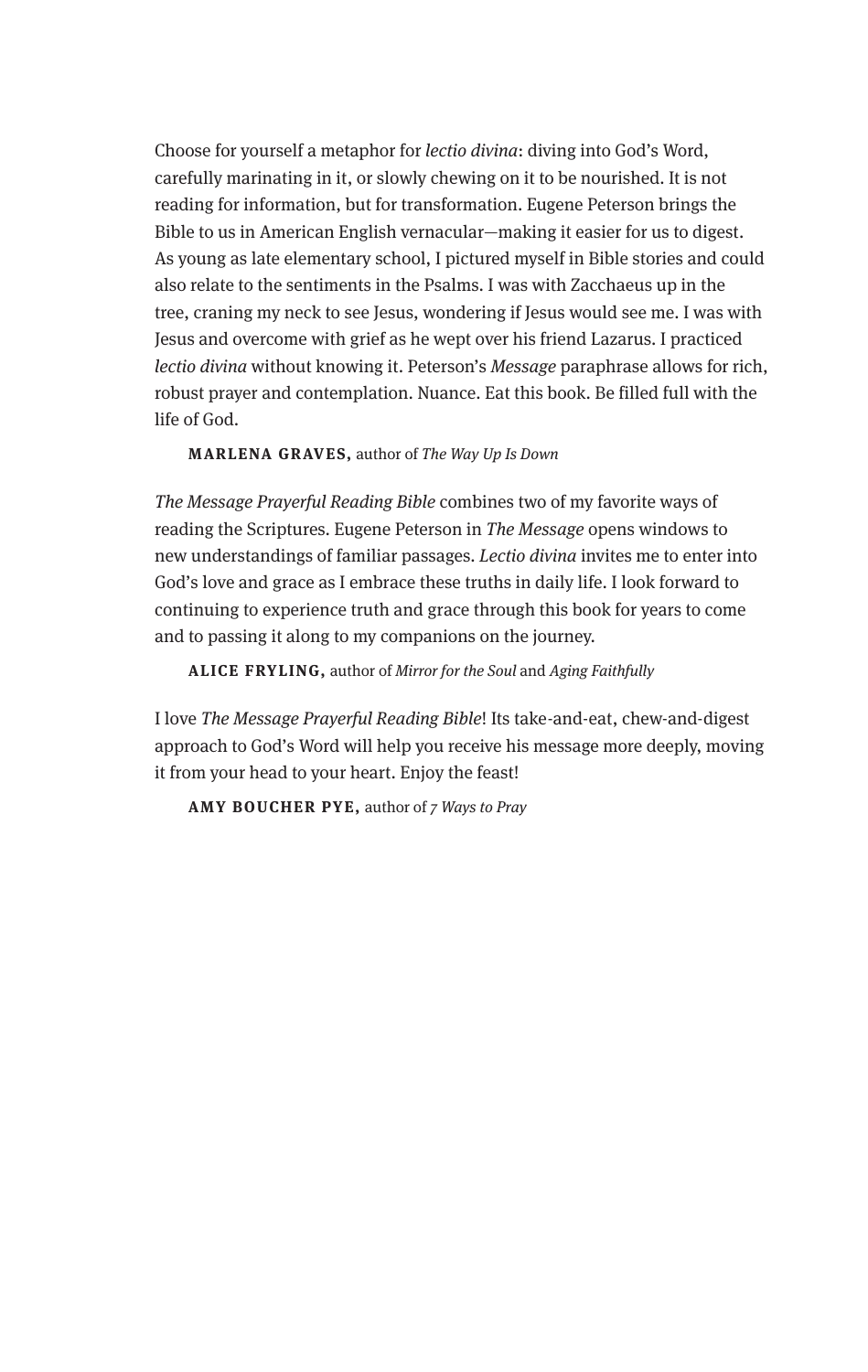

 THE **MESSAGE** ® *PRAYERFUL READING BIBLE*

*LUKE & ACTS*

EUGENE H. PETERSON



 $\left\langle \frac{1}{2} \right\rangle$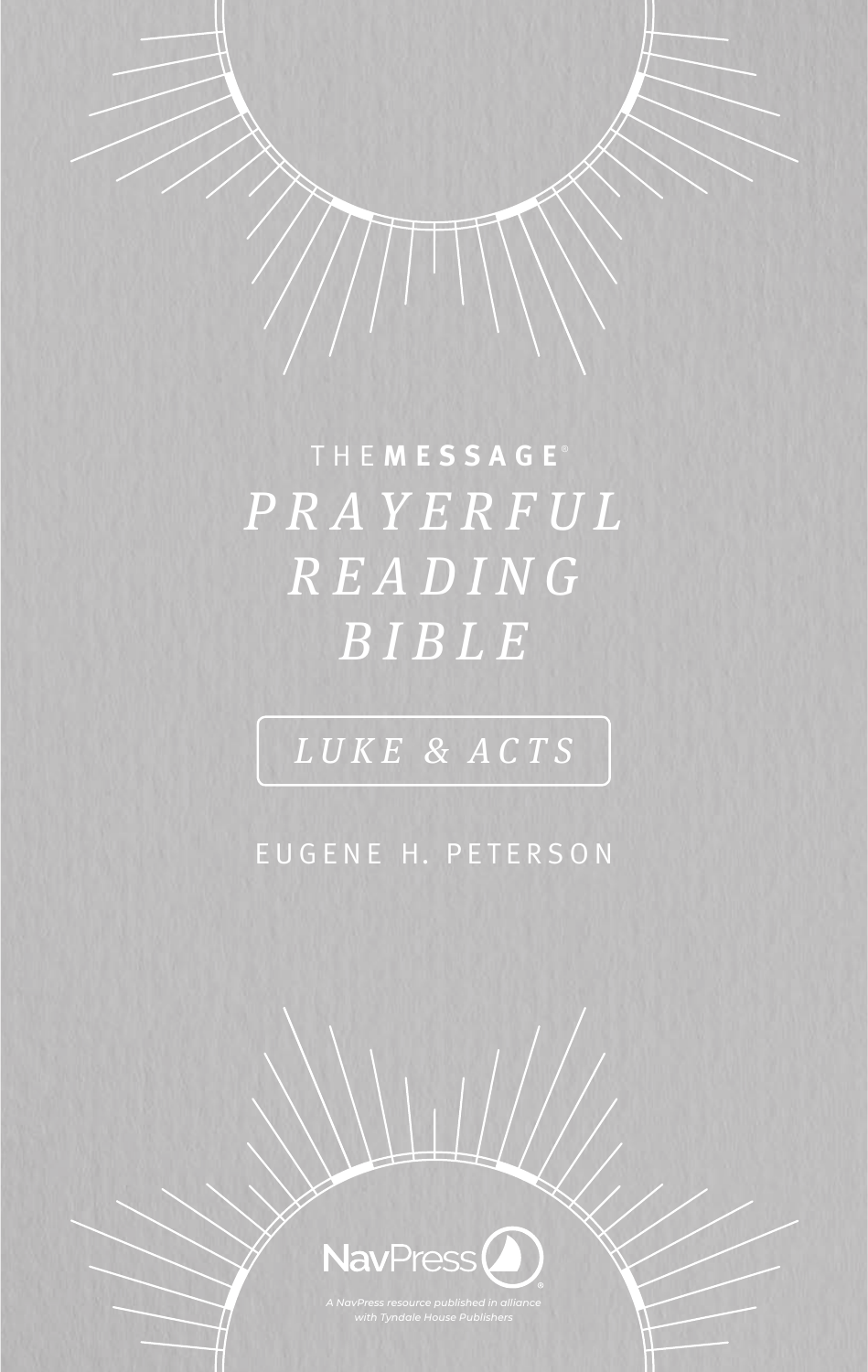

NavPress is the publishing ministry of The Navigators, an international Christian organization and leader in personal spiritual development. NavPress is committed to helping people grow spiritually and enjoy lives of meaning and hope through personal and group resources that are biblically rooted, culturally relevant, and highly practical.

#### **For more information, visit NavPress.com.**

*The Message Prayerful Reading Bible: Luke & Acts* Copyright © 2021 by Eugene H. Peterson. All rights reserved.

Features and Bible helps copyright © 2021 by The Navigators. All rights reserved.

Guided reflections adapted from *The Message: Solo: An Uncommon Devotional* copyright © 2007 by Eugene H. Peterson and The Navigators. Used by permission. All rights reserved.

"*Lectio Divina*: An Introduction" adapted from *Eat This Book: A Conversation in the Art of Spiritual Reading* copyright © 2006 by Eugene H. Peterson. Used by permission of William B. Eerdmans Publishing Company. All rights reserved.

Designed by Dean H. Renninger

Cover illustration of starburst by Dean H. Renninger. Copyright © 2021 by Tyndale House Ministries. All rights reserved.

*The Message Prayerful Reading Bible: Luke & Acts* is an edition of *The Message: The Bible in Contemporary Language*.

*The Message: The Bible in Contemporary Language* copyright © 1993, 2002, 2018 by Eugene H. Peterson. All rights reserved.

*The Message: The Bible in Contemporary Language* Numbered Edition copyright © 2005.

A NavPress resource published in alliance with Tyndale House Publishers

*The Message*, *The Message* logo, *NavPress* and the NavPress logo are registered trademarks of NavPress, The Navigators, Colorado Springs, CO. Absence of ® in connection with marks of NavPress or other parties does not indicate an absence of registration of those marks.

*Tyndale* is a registered trademark of Tyndale House Ministries.

*The Message* text may be quoted in any form (written, visual, electronic, or audio), up to and inclusive of five hundred (500) verses, without express written permission of the publisher, NavPress Publishing Group, providing the verses quoted do not amount to a complete book of the Bible and do not account for twenty-five percent  $(25%)$  or more of the total text of the work in which they are quoted.

When *The Message* is quoted, one of the following credit lines must appear on either the title page or the copyright page of the work:

All Scripture quotations are taken from *The Message*, copyright © 1993, 2002, 2018 by Eugene H. Peterson. Used by permission of NavPress. All rights reserved. Represented by Tyndale House Publishers.

Unless otherwise indicated, all Scripture quotations are taken from *The Message*, copyright © 1993, 2002, 2018 by Eugene H. Peterson. Used by permission of NavPress. All rights reserved. Represented by Tyndale House Publishers.

Scripture quotations marked MSG are taken from *The Message*, copyright © 1993, 2002, 2018 by Eugene H. Peterson. Used by permission of NavPress. All rights reserved. Represented by Tyndale House Publishers.

When quotations from *The Message* text are used in nonsalable media, such as church bulletins, orders of service, posters, transparencies, or similar media, a complete copyright notice is not required, but "The Message" or "MSG" must appear at the end of each quotation.

Permission requests for commercial and noncommercial use that exceed the above guidelines must be directed to and approved in writing by Tyndale House Publishers. Send requests by email to permission@tyndale.com. messagebible.com

#### **Published in association with Alive Literary Agency, aliveliterary.com**

For information about special discounts for bulk purchases, please contact Tyndale House Publishers at csresponse@tyndale.com, or call 1-855-277-9400.

ISBN 978-1-64158-400-5 Softcover

Printed in the United States of America

|  | 27 26 25 24 23 22 21 |  |  |
|--|----------------------|--|--|
|  | 7 6 5 4 3 2 1        |  |  |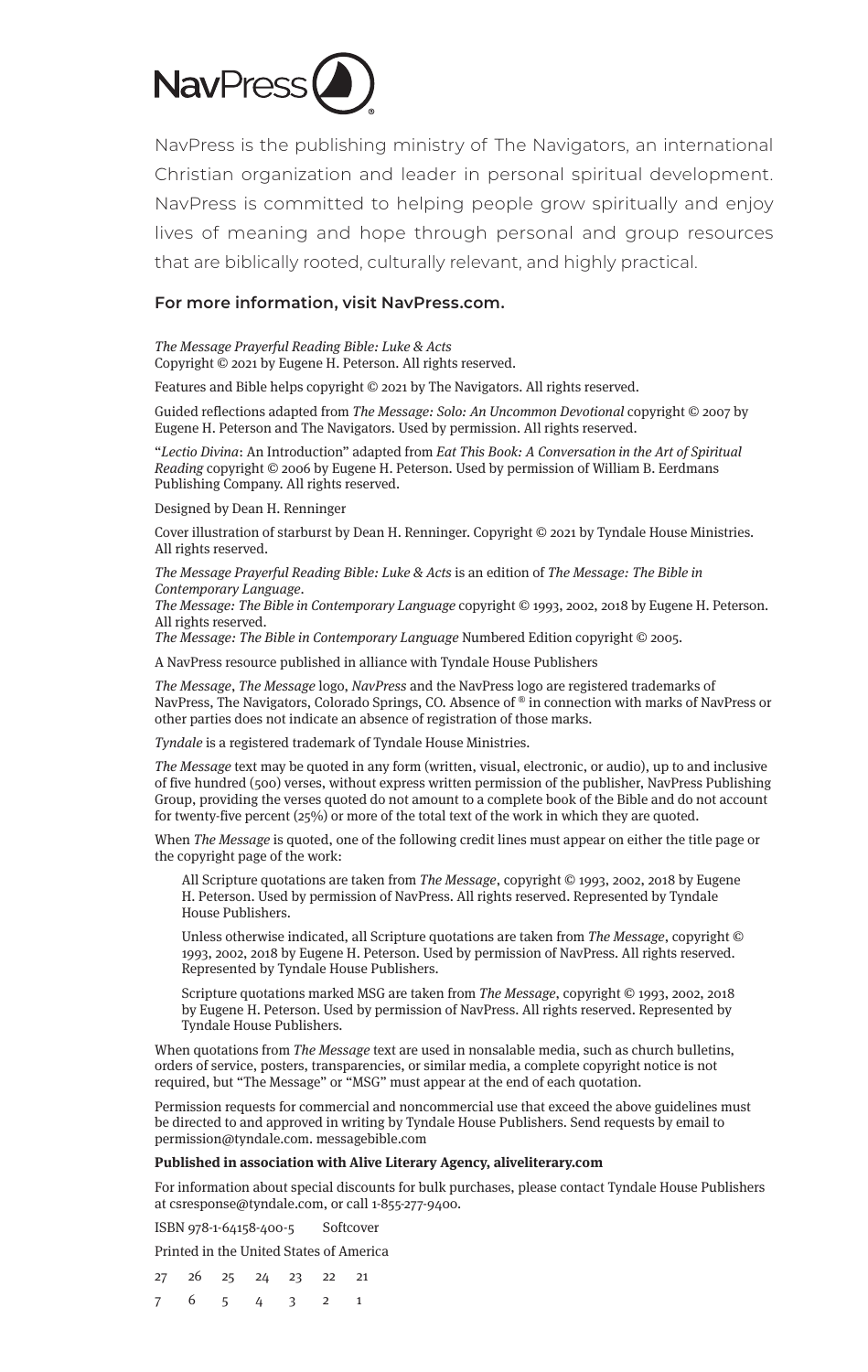The Message *is a contemporary rendering of the Bible from the original languages, crafted to present its tone, rhythm, events, and ideas in everyday language.*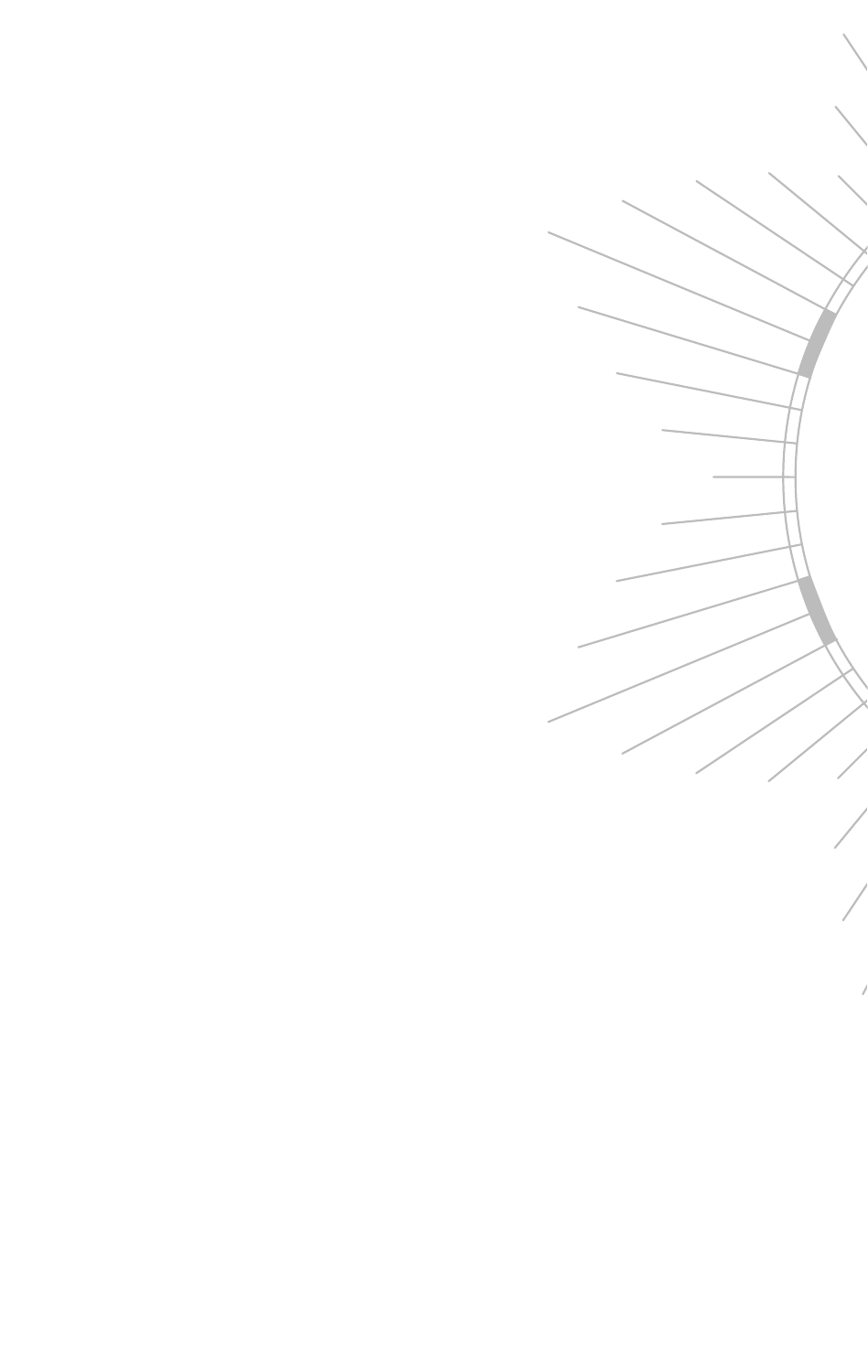# *CONTENTS*

 $+ + +$ 

| The Making of The Message131 |
|------------------------------|
|                              |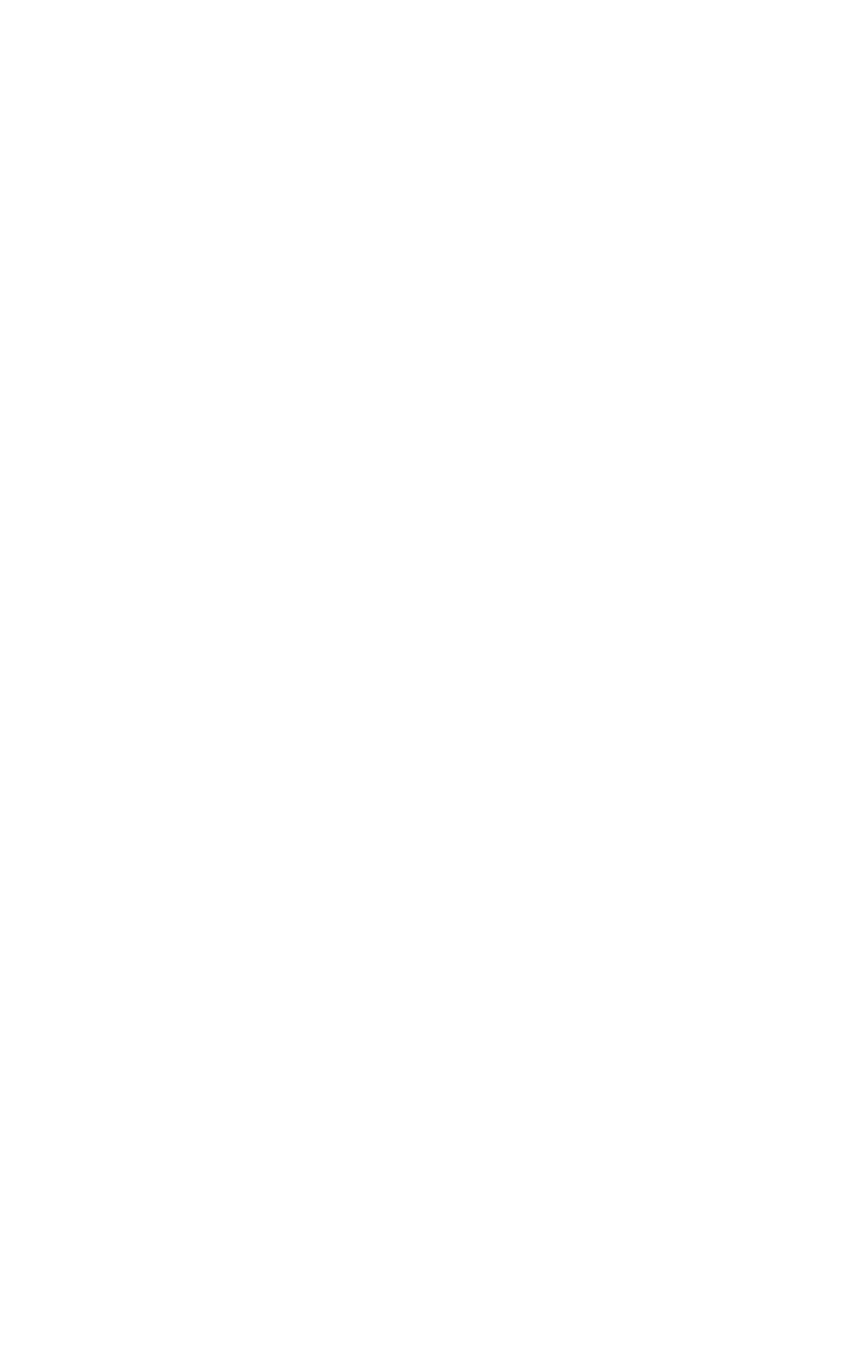## <span id="page-9-0"></span>*I N T R O D U C T I O N T O*  THE MESSAGE

*Reading is the first thing, just reading the Bible. As we read we enter a new world of words and find ourselves in on a conversation in which God has the first and last words. We soon realize that we are included in the conversation. We didn't expect this. But this is precisely what generation after generation of Bible readers do find: The Bible is not only written about us but to us. In these pages we become insiders to a conversation in which God uses words to form and bless us, to teach and guide us, to forgive and save us.*

We aren't used to this. We are used to reading books that explain things, or tell us what to do, or inspire or entertain us. But this is different. This is a world of revelation: God revealing to people just like us—men and women created in God's image—how God works and what is going on in this world in which we find ourselves. At the same time that God reveals all this, God draws us in by invitation and command to participate in God's working life. We gradually (or suddenly) realize that we are insiders in the most significant action of our time as God establishes his grand rule of love and justice on this earth (as it is in heaven). "Revelation" means that we are reading something we couldn't have guessed or figured out on our own. Revelation is what makes the Bible unique.

And so just reading this Bible, *The Message*, and listening to what we read, is the first thing. There will be time enough for study later on. But first, it is important simply to read, leisurely and thoughtfully. We need to get a feel for the way these stories and songs, these prayers and conversations, these sermons and visions, invite us into this large, large world in which the invisible God is behind and involved in everything visible and illuminates what it means to live here—really live, not just get across the street. As we read, and the longer we read, we begin to "get it"—we are in conversation with God. We find ourselves listening and answering in matters that most concern us: who we are, where we came from, where we are going, what makes us tick, the texture of the world and the communities we live in, and—most of all—the incredible love of God among us, doing for us what we cannot do for ourselves.

Through reading the Bible, we see that there is far more to the world, more to us, more to what we see and more to what we don't see—more to everything! than we had ever dreamed, and that this "more" has to do with God.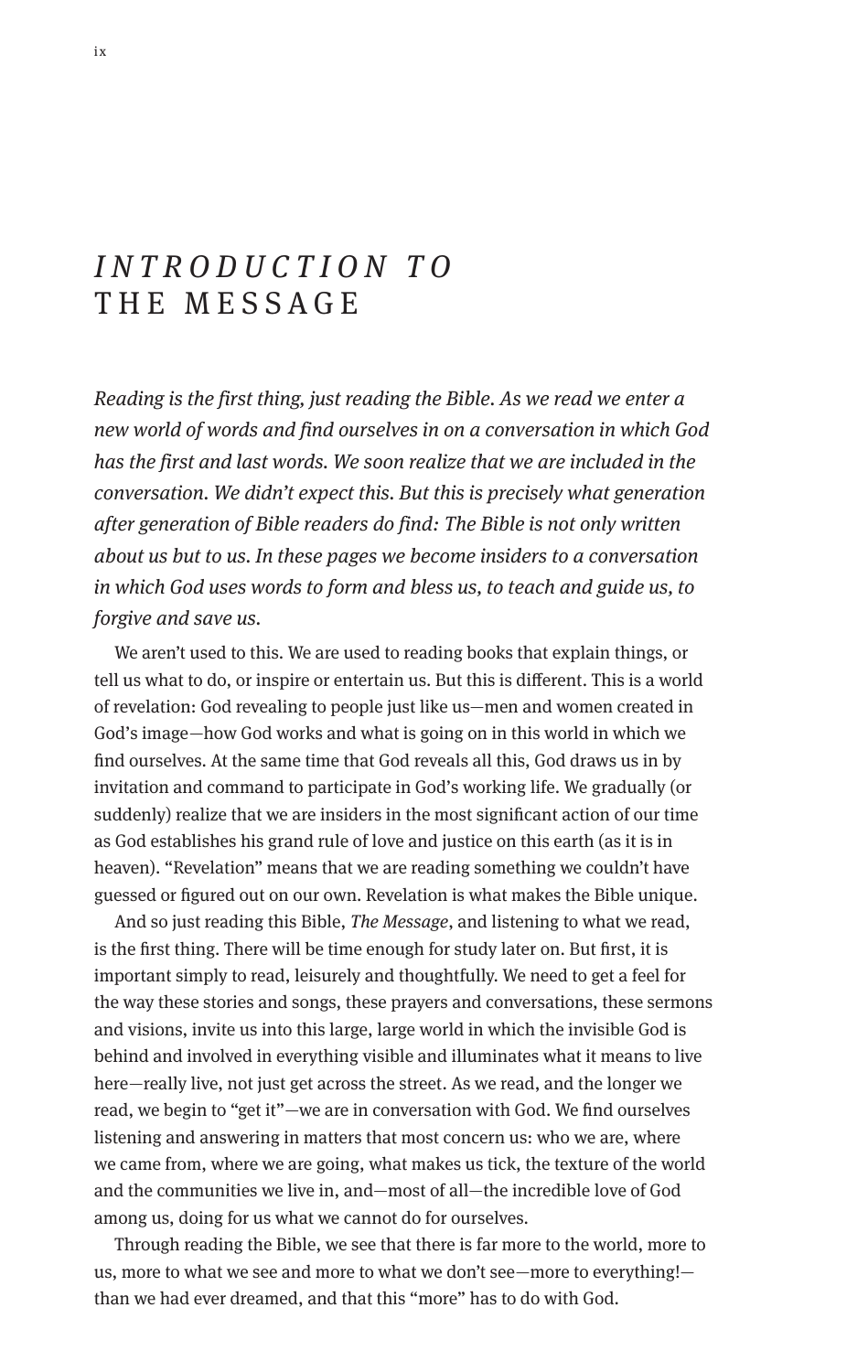This is new for many of us, a different sort of book—a book that reads us even as we read it. We are used to picking up and reading books for what we can get out of them: information we can use, inspiration to energize us, instructions on how to do something or other, entertainment to while away a rainy day, wisdom that will guide us into living better. These things can and do take place when reading the Bible, but the Bible is given to us in the first place simply to invite us to make ourselves at home in the world of God, God's word and world, and become familiar with the way God speaks and the ways in which we answer him with our lives.

 $++$ 

Our reading turns up some surprises. The biggest surprise for many is how accessible this book is to those who simply open it up and read it. Virtually anyone can read this Bible with understanding. The reason that new translations are made every couple of generations or so is to keep the language of the Bible current with the common speech we use, the very language in which it was first written. We don't have to be smart or well-educated to understand it, for it is written in the words and sentences we hear in the marketplace, on school playgrounds, and around the dinner table. Because the Bible is so famous and revered, many assume that we need experts to explain and interpret it for us—and, of course, there are some things that need to be explained. But the first men and women who listened to these words now written in our Bibles were ordinary, everyday, working-class people. One of the greatest of the early translators of the Bible into English, William Tyndale, said that he was translating so that the "boy that driveth the plough" would be able to read the Scriptures.

One well-educated African man, who later became one of the most influential Bible teachers in our history (Augustine), was greatly offended when he first read the Bible. Instead of a book cultivated and polished in the literary style he admired so much, he found it full of homespun, earthy stories of plain, unimportant people. He read it in a Latin translation full of slang and jargon. He took one look at what he considered the "unspiritual" quality of so many of its characters and the everydayness of Jesus, and he contemptuously abandoned it. It was years before he realized that God had not taken the form of a sophisticated intellectual to teach us about highbrow heavenly culture so we could appreciate the finer things of God. When he saw that God entered our lives as a Jewish servant in order to save us from our sins, he started reading the book gratefully and believingly.

Some are also surprised that Bible reading does not introduce us to a "nicer" world. This biblical world is decidedly not an ideal world, the kind we see advertised in travel posters. Suffering and injustice and ugliness are not purged from the world in which God works and loves and saves. Nothing is glossed over. God works patiently and deeply, but often in hidden ways, in the mess of our humanity and history. Ours is not a neat and tidy world in which we are assured that we can get everything under our control. This takes considerable getting used to—there is mystery everywhere. The Bible does not give us a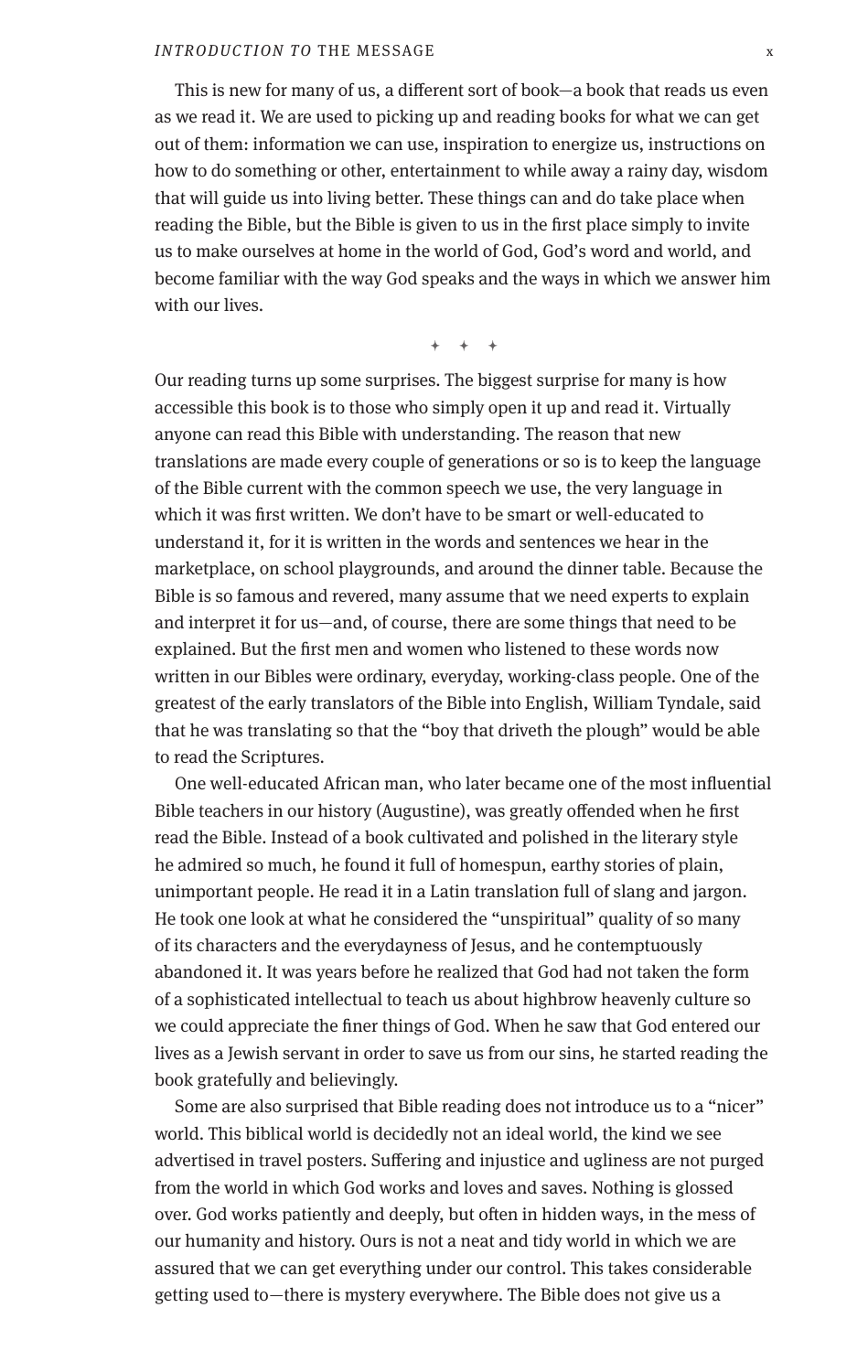predictable cause-effect world in which we can plan our careers and secure our futures. It is not a dream world in which everything works out according to our adolescent expectations—there is pain and poverty and abuse at which we cry out in indignation, "You can't let this happen!" For most of us it takes years and years and years to exchange our dream world for this real world of grace and mercy, sacrifice and love, freedom and joy—the God-saved world.

Yet another surprise is that the Bible does not flatter us. It is not trying to sell us anything that promises to make life easier. It doesn't offer secrets to what we often think of as prosperity or pleasure or high adventure. The reality that comes into focus as we read the Bible has to do with what God is doing in a saving love that includes us and everything we do. This is quite different from what our sin-stunted and culture-cluttered minds imagine. But our Bible reading does not give us access to a mail-order catalog of idols from which we can pick and choose to satisfy our fantasies. The Bible begins with God speaking creation and us into being. It continues with God entering into personalized and complex relationships with us, helping and blessing us, teaching and training us, correcting and disciplining us, loving and saving us. This is not an escape from reality but a plunge into more reality—a sacrificial but altogether better life all the way.

 $++$ 

God doesn't force any of this on us: God's word is personal address, inviting, commanding, challenging, rebuking, judging, comforting, directing—but not forcing. Not coercing. We are given space and freedom to answer, to enter the conversation. For more than anything else the Bible invites our participation in the work and language of God.

As we read, we find that there is a connection between the Word Read and the Word Lived. Everything in this book is live-able. Many of us find that the most important question we ask as we read is not "What does it mean?" but "How can I live it?" So we read personally, not impersonally. We read in order to live our true selves, not just get information that we can use to raise our standard of living. Bible reading is a means of listening to and obeying God, not gathering religious data by which we can be our own gods.

You are going to hear stories in this book that will take you out of your preoccupation with yourself and into the spacious freedom in which God is working the world's salvation. You are going to come across words and sentences that stab you awake to a beauty and hope that will connect you with your real life.

Be sure to answer.

Engene H Peterson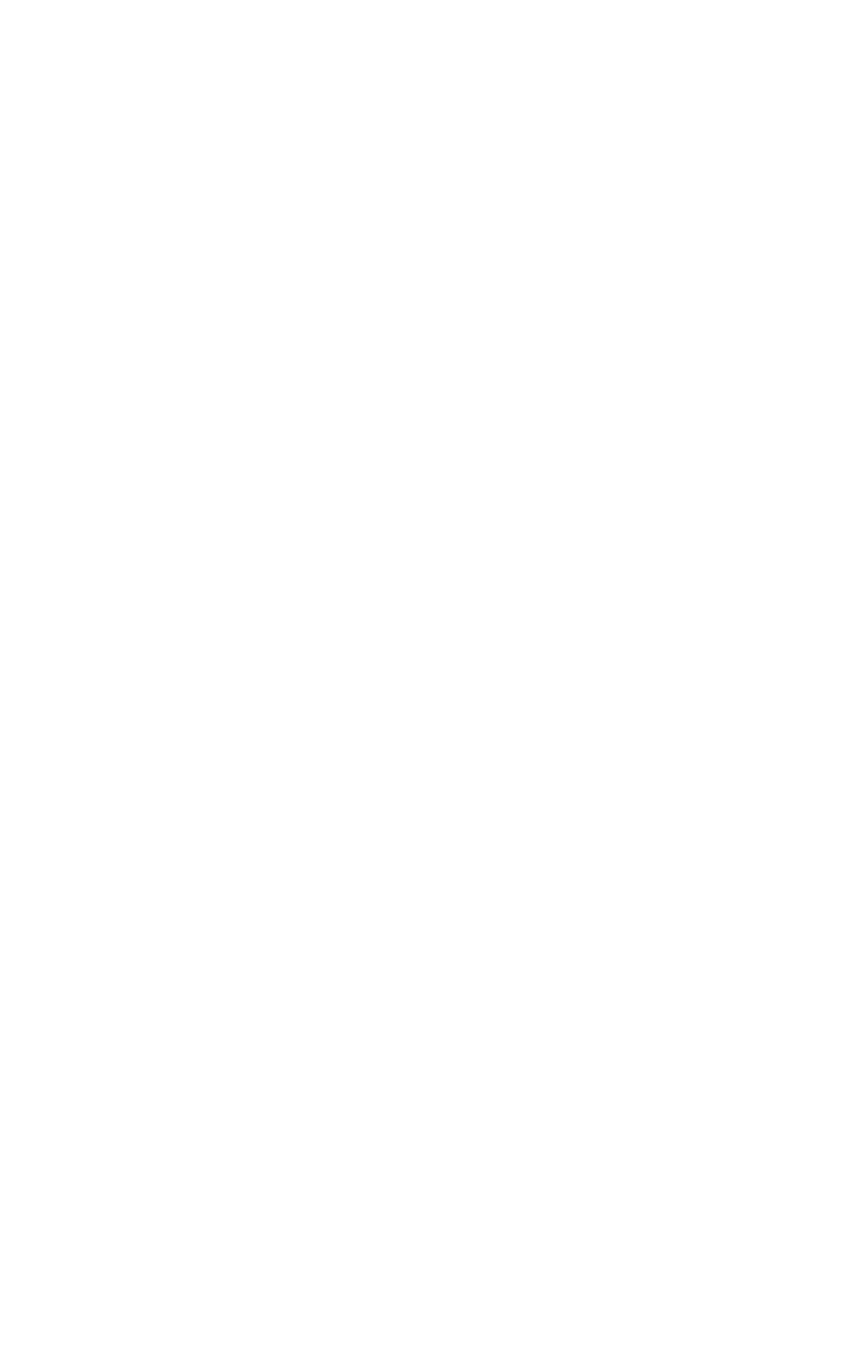## <span id="page-13-0"></span>LECTIO DIVINA: *AN INTRODUCTION*

*"How do you read?"* LUKE 10:26

*Reading the Bible, if we do not do it rightly, can get us into a lot of trouble. We pick up a Bible and find that we have God's word in our hands—*our hands*. We can now handle it. It is easy enough to suppose that we are in control of it, that we can use it, that we are in charge of applying it wherever, whenever, and to whomever we wish without regard to appropriateness or conditions.*

Those who don't know the conditions implicit in the technology of the Bible are dangerous to themselves and others. And so, as we hand out Bibles and urge people to read them, it is imperative that we also say, *caveat lector*, let the reader beware.

The word of God is not my possession. The words printed on the pages of my Bible give witness to the living and active revelation of the God of creation and salvation, the God of love who became the Word made flesh in Jesus, and I had better not forget it. If in my Bible reading I lose touch with this livingness, if I fail to listen to this living Jesus, submit to this sovereignty, and respond to this love, I become arrogant in my knowing and impersonal in my behavior. An enormous amount of damage is done in the name of Christian living by bad Bible reading. *Caveat lector*, let the reader beware.

*Lectio divina* trains us in the discipline of reading Scripture rightly. At every turn of the page it poses Jesus' question to us: "*How* do you read?"

*Lectio divina* is the deliberate and intentional practice of making the transition from a kind of reading that treats and handles, however reverently, Jesus dead to listening to, accompanying, and following Jesus alive. A word written is less than a word spoken—and sometimes not even the same thing at all. Which, of course, is why many of us prefer words written to words spoken. It is simpler, we are more in control, we don't have to deal with the complexities of people. If we don't like what we are reading we can shut the book and pick up another—or go shopping, or take a walk, or spend an hour or so in the garden.

But we do not read the Bible in order to reduce our lives to what is convenient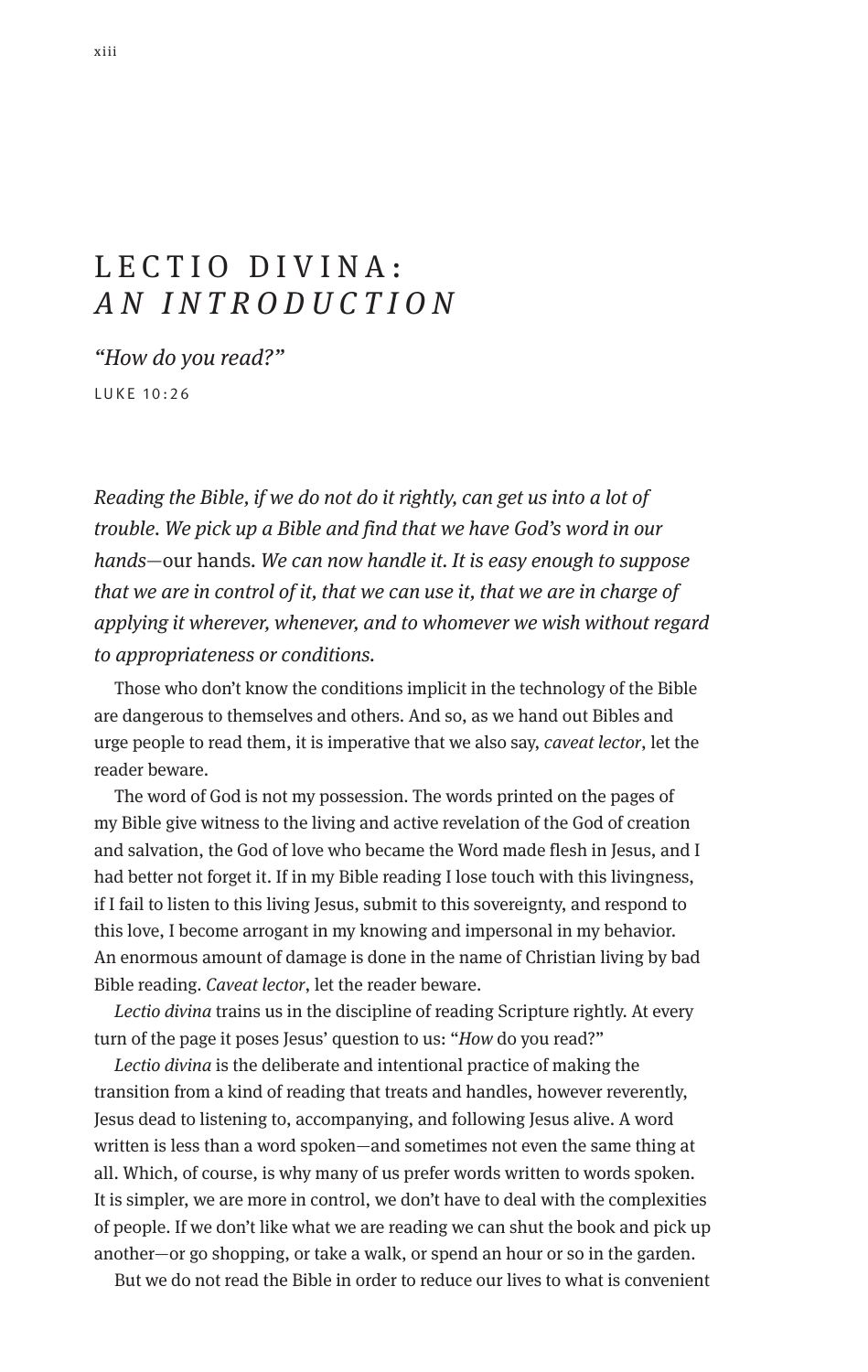to us or manageable by us—we want to get in on the great invisibles of the Trinity, the soaring adorations of the angels, the quirky cragginess of the prophets, and . . . Jesus.

*Lectio divina* is a way of life that develops "according to the Scriptures." It is not just a skill that we exercise when we have a Bible open before us but a life congruent with the Word made flesh to which the Scriptures give witness. The Letter to the Hebrews tells us that the word of God originated when "going through a long line of prophets, God [spoke to] our ancestors in different ways for centuries. Recently he spoke to us directly through his Son. . . . It's crucial that we keep a firm grip on what we've heard" (Hebrews 1:1-2; 2:1). These are spoken words delivered to us by "pioneers who blazed the way" (Hebrews 12:1) and now rewritten in our Holy Scriptures. It is the task of *lectio divina* to get those words heard and listened to, words written in ink now rewritten in blood.

Engene H Peterson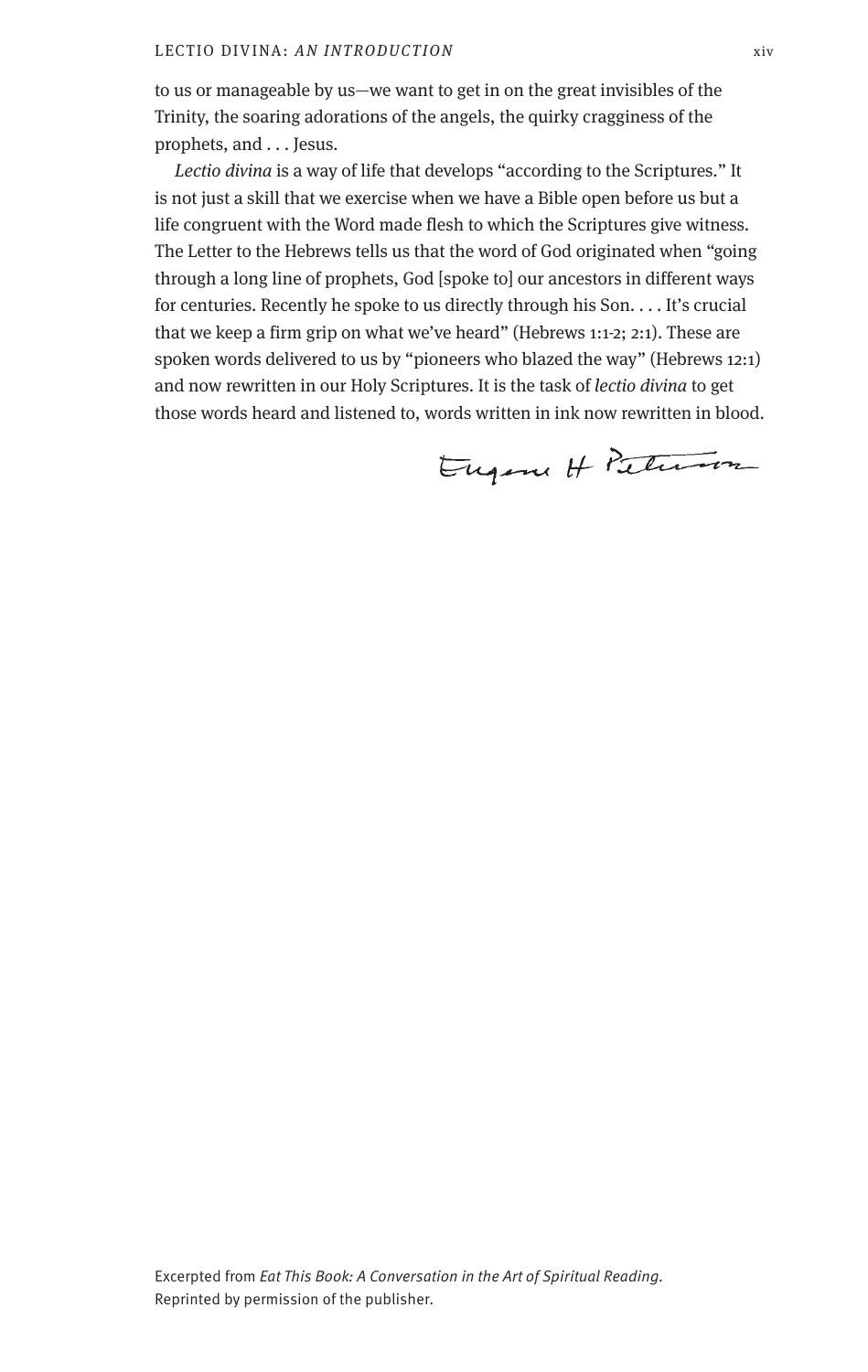## <span id="page-15-0"></span>*H O W T O G E T T H E M O S T OUT OF THIS BOOK*

*God removes the veil and there they are—face-to-face! They suddenly recognize that God is a living, personal presence, not a piece of chiseled stone. And when God is personally present, a living Spirit . . . we are transfigured much like the Messiah, our lives gradually becoming brighter and more beautiful as God enters our lives and we become like him.*

2 CORINTHIANS 3:16-18, *THE MESSAGE*

*"The Bible is not only written about us but to us," Eugene Peterson writes in the introduction to* The Message*. "In these pages we become insiders to a conversation in which God uses words to form and bless us, to teach and guide us, to forgive and save us."*

This is not a new idea from Eugene, but rather his expression of the ancient Christian understanding of how we encounter God through Scripture. The spiritual discipline of *lectio divina* ("holy/sacred/divine reading") has been a principal means for generations of Christians to experience this divine encounter through the pages of the Bible:

- pausing for a moment and preparing to encounter God (*silencio*, or "stop")
- doing a first reading and then making observations about the text (*lectio*, or "read")
- reflecting on what we observed in our reading of the text and in ourselves as we read (*meditatio*, or "ponder")
- engaging in conversation with God inspired by the text (*oratio*, or "pray")
- taking note of what this time with God has brought to the surface (*contemplatio*, or "reflect"), and finally,
- considering how this time with God translates into our lives with God (*incarnatio*, or "live")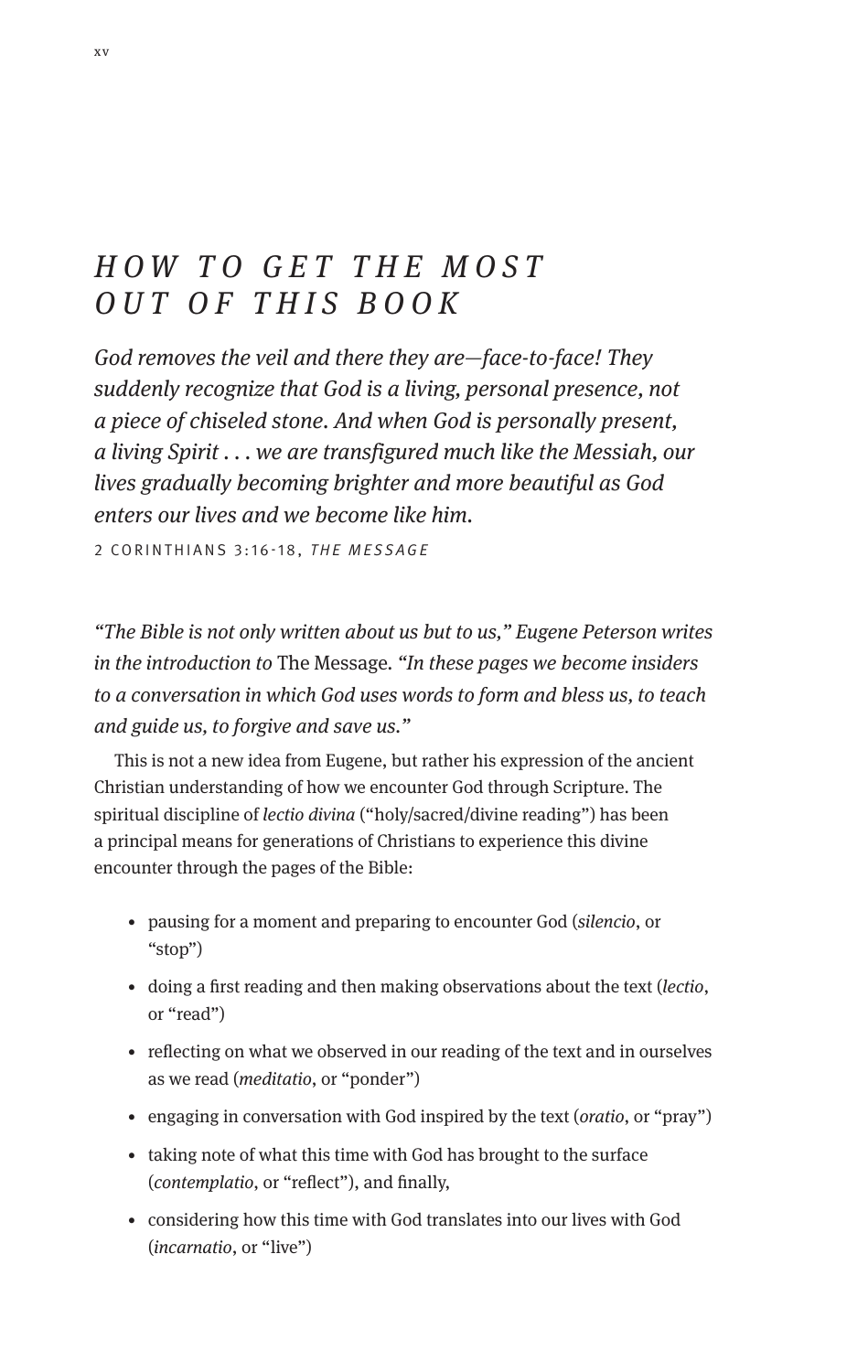*The Message Prayerful Reading Bible: Luke & Acts* has been carefully curated to facilitate this holy reading experience for you. Through the uniquely readable language of *The Message* version of the Bible itself, the guided reflections designed to orient you to the practice, the structured journaling pages at the outset of each book of the Bible, and, finally, the wide-open spaces of the remaining journaling pages, our hope is for you to move quickly from *lectio divina* as a habit you are learning to *lectio divina* as a natural, automatic way of engaging with the Scriptures—in fact, in Eugene's words, as "a way of life."

Here, then, is a brief overview of the intent of each feature of the book.

- **Lectio Divina: An Introduction.** If you're like many of us, you may have skipped or skimmed Eugene's overview of the idea of *lectio divina*. We hope you'll flip back to it and take the time to read it. You are entering a way of life, and a little orientation goes a long way toward getting you settled.
- **Guided reflections.** Intermittently throughout this book, you'll find guided reflections for your use. We've preselected passages of Scripture for you to interact with and provided touch points for each stage in the *lectio divina* process. These will be satisfying devotional experiences for you, but they will also help you get your feet wet in the *lectio divina* experience. Think of the instructions and questions in these guided reflections as stepping-off points: Feel free to adapt them as you are led. The point is for you to feel increasingly comfortable moving through this process in conversation with God.

A quick caveat: Please don't skip any steps! *Lectio divina* is a holistic experience, and to bypass any part of the process is to rob yourself of a meaningful encounter with God. You'll notice that each guided reflection begins (*Stop*) and ends (*Live*) simply with a brief passage of Scripture; even these are an essential aspect of the experience. Let yourself be led through each step of the process each time you come to the Scriptures.

- **Structured pages.** Near the beginning of Luke and then of Acts, you'll find a page with minimal instructions for a prayerful reading experience. In these cases, you're invited to select your own passage of Scripture and move through the *lectio divina* process at your own pace, with minimal direction. Our hope is that these pages will further assimilate you to the process of prayerful reading and give you greater confidence in the possibility embedded in each meeting you have with God and his Word. Again, don't skip a step in the process, but give yourself freedom to engage with each step in a way that makes sense to you and God in the moment.
- **Journaling pages.** The rest of the book is simply this: you, the Scriptures, and space for you to meet with God. Turn through the pages and you'll often find Bible text on one side and open journaling space on the other. We've included as a reminder the stages of *lectio divina*—*Stop*, *Read*,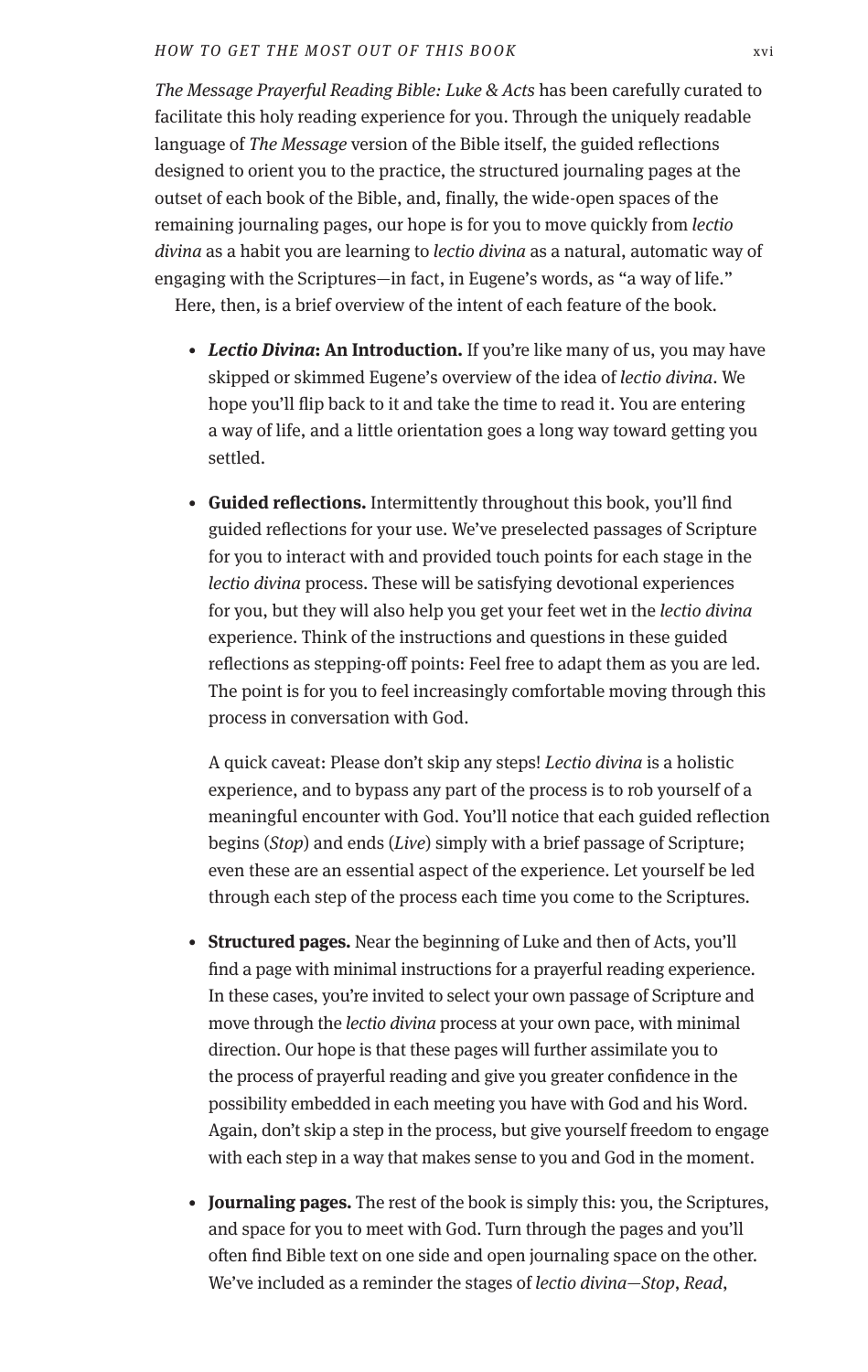*Ponder*, *Pray*, *Reflect*, *Live*—but we want you to feel at liberty to use this open space in whatever way will draw you deeper into life with God by way of the Scriptures. Draw, doodle, take notes, journal, or move through the prayerful reading process—whatever seems sensible to you and the Spirit.

The Bible is a gift to us from the God who loves us and desires for us to draw near to him—not just in chance encounters but in the normal outworking of our everyday lives. *The Message Prayerful Reading Bible: Luke & Acts* is meant to help you do just that, and in the process to find yourself settled deeply and contentedly in the palm of God's hand.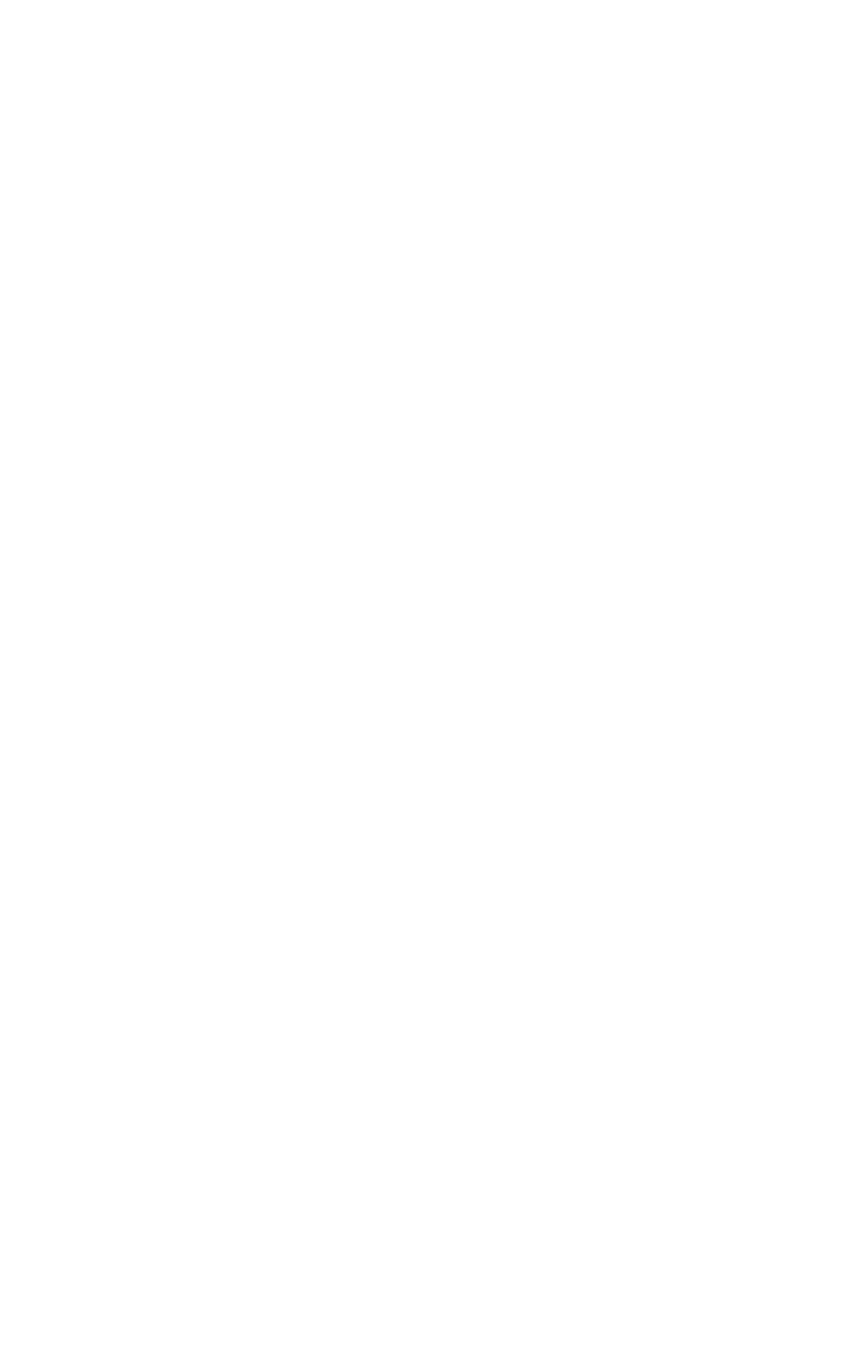# *LUKE*

 $+ + +$ 

<span id="page-19-0"></span>11-4 So many others have tried their hand at putting together a story of the wonderful harvest of Scripture and history that took place among us, using reports handed down by the original eyewitnesses who served this Word with their very lives. Since I have investigated all the reports in close detail, starting from the story's beginning, I decided to write it all out for you, most honorable Theophilus, so you can know beyond the shadow of a doubt the reliability of what you were taught.

#### **A Childless Couple Conceives**

5-7 During the rule of Herod, King of Judea, there was a priest assigned service in the regiment of Abijah. His name was Zachariah. His wife was descended from the daughters of Aaron. Her name was Elizabeth. Together they lived honorably before God, careful in keeping to the ways of the commandments and enjoying a clear conscience before God. But they were childless because Elizabeth could never conceive, and now they were quite old.

8-12 It so happened that as Zachariah was carrying out his priestly duties before God, working the shift assigned to his regiment, it came his one turn in life to enter the sanctuary of God and burn incense. The congregation was gathered and praying outside the Temple at the hour of the incense offering. Unannounced, an angel of God appeared just to the right of the altar of incense. Zachariah was paralyzed in fear.

13-15 But the angel reassured him, "Don't fear, Zachariah. Your prayer has been heard. Elizabeth, your wife, will bear a son by you. You are to name him John. You're going to leap like a gazelle for joy, and not only you many will delight in his birth. He'll achieve great stature with God.

15-17 "He'll drink neither wine nor beer. He'll be filled with the Holy Spirit from the moment he leaves his mother's womb. He will turn many sons and daughters of Israel back to their God. He will herald God's arrival in the style and strength of Elijah, soften the hearts of parents to children, and kindle devout understanding among hardened skeptics— he'll get the people ready for God."

18 Zachariah said to the angel, "Do you expect me to believe this? I'm an old man and my wife is an old woman."

19-20 But the angel said, "I am Gabriel, the sentinel of God, sent especially to bring you this glad news. But because you won't believe me, you'll be unable to say a word until the day of your son's birth. Every word I've spoken to you will come true on time—*God's* time."

21-22 Meanwhile, the congregation waiting for Zachariah was getting restless, wondering what was keeping him so long in the sanctuary. When he came out and couldn't speak, they knew he had seen a vision. He continued speechless and had to use sign language with the people.

23-25 When the course of his priestly assignment was completed, he went back home. It wasn't long before his wife, Elizabeth, conceived. She went off by herself for five months, relishing her pregnancy. "So, this is how God acts to remedy my unfortunate condition!" she said.

#### **A Virgin Conceives**

26-28 In the sixth month of Elizabeth's pregnancy, God sent the angel Gabriel to the Galilean village of Nazareth to a virgin engaged to be married to a man descended from David. His name was Joseph, and the virgin's name, Mary. Upon entering, Gabriel greeted her:

Good morning! You're beautiful with God's beauty, Beautiful inside and out! God be with you.

29-33 She was thoroughly shaken, wondering what was behind a greeting like that. But the angel assured her, "Mary, you have nothing to fear. God has a surprise for you: You will become pregnant and give birth to a son and call his name Jesus.

He will be great, be called 'Son of the Highest.'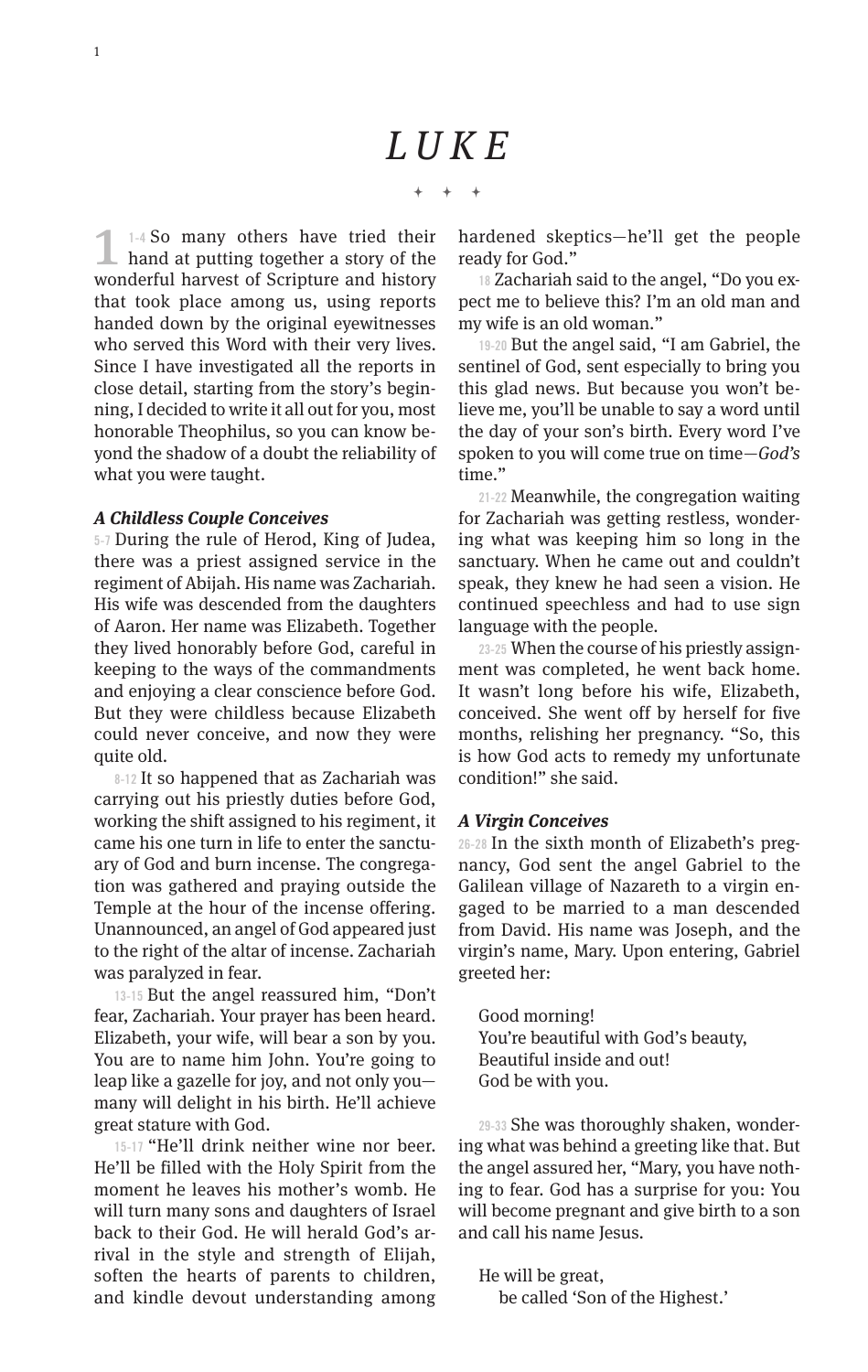#### *Luke 1* 2

The Lord God will give him the throne of his father David; He will rule Jacob's house forever no end, ever, to his kingdom."

34 Mary said to the angel, "But how? I've never slept with a man."

35 The angel answered,

The Holy Spirit will come upon you, the power of the Highest hover over you; Therefore, the child you bring to birth will be called Holy, Son of God.

36-38 "And did you know that your cousin Elizabeth conceived a son, old as she is? Everyone called her barren, and here she is six months pregnant! Nothing, you see, is impossible with God."

And Mary said,

Yes, I see it all now: I'm the Lord's maid, ready to serve. Let it be with me just as you say.

Then the angel left her.

#### **Blessed Among Women**

39-45 Mary didn't waste a minute. She got up and traveled to a town in Judah in the hill country, straight to Zachariah's house, and greeted Elizabeth. When Elizabeth heard Mary's greeting, the baby in her womb leaped. She was filled with the Holy Spirit, and sang out exuberantly,

You're so blessed among women, and the babe in your womb, also blessed! And why am I so blessed that the mother of my Lord visits me? The moment the sound of your greeting entered my ears, The babe in my womb skipped like a lamb for sheer joy. Blessed woman, who believed what God said, believed every word would come true! 46-55 And Mary said,

I'm bursting with God-news;

I'm dancing the song of my Savior God. God took one good look at me, and look what happened—

I'm the most fortunate woman on earth!

What God has done for me will never be forgotten,

the God whose very name is holy, set apart from all others.

His mercy flows in wave after wave on those who are in awe before him.

He bared his arm and showed his strength,

scattered the bluffing braggarts.

He knocked tyrants off their high horses, pulled victims out of the mud.

The starving poor sat down to a banquet; the callous rich were left out in the cold.

He embraced his chosen child, Israel; he remembered and piled on the mercies, piled them high.

It's exactly what he promised, beginning with Abraham and right up to now.

56 Mary stayed with Elizabeth for three months and then went back to her own home.

#### **The Birth of John**

57-58 When Elizabeth was full-term in her pregnancy, she gave birth to a son. Her neighbors and relatives, seeing that God had overwhelmed her with mercy, celebrated with her.

59-60 On the eighth day, they came to circumcise the child and were calling him Zachariah after his father. But his mother intervened: "No. He is to be called John."

61-62 "But," they said, "no one in your family is named that." They used sign language to ask Zachariah what he wanted him named.

63-64 Asking for a tablet, Zachariah wrote, "His name is to be John." That took everyone by surprise. Surprise followed surprise— Zachariah's mouth was now open, his tongue loose, and he was talking, praising God!

65-66 A deep, reverential fear settled over the neighborhood, and in all that Judean hill country people talked about nothing else. Everyone who heard about it took it to heart, wondering, "What will become of this child? Clearly, God has his hand in this."

67-79 Then Zachariah was filled with the Holy Spirit and prophesied,

Blessed be the Lord, the God of Israel; he came and set his people free.

He set the power of salvation in the center of our lives,

and in the very house of David his servant,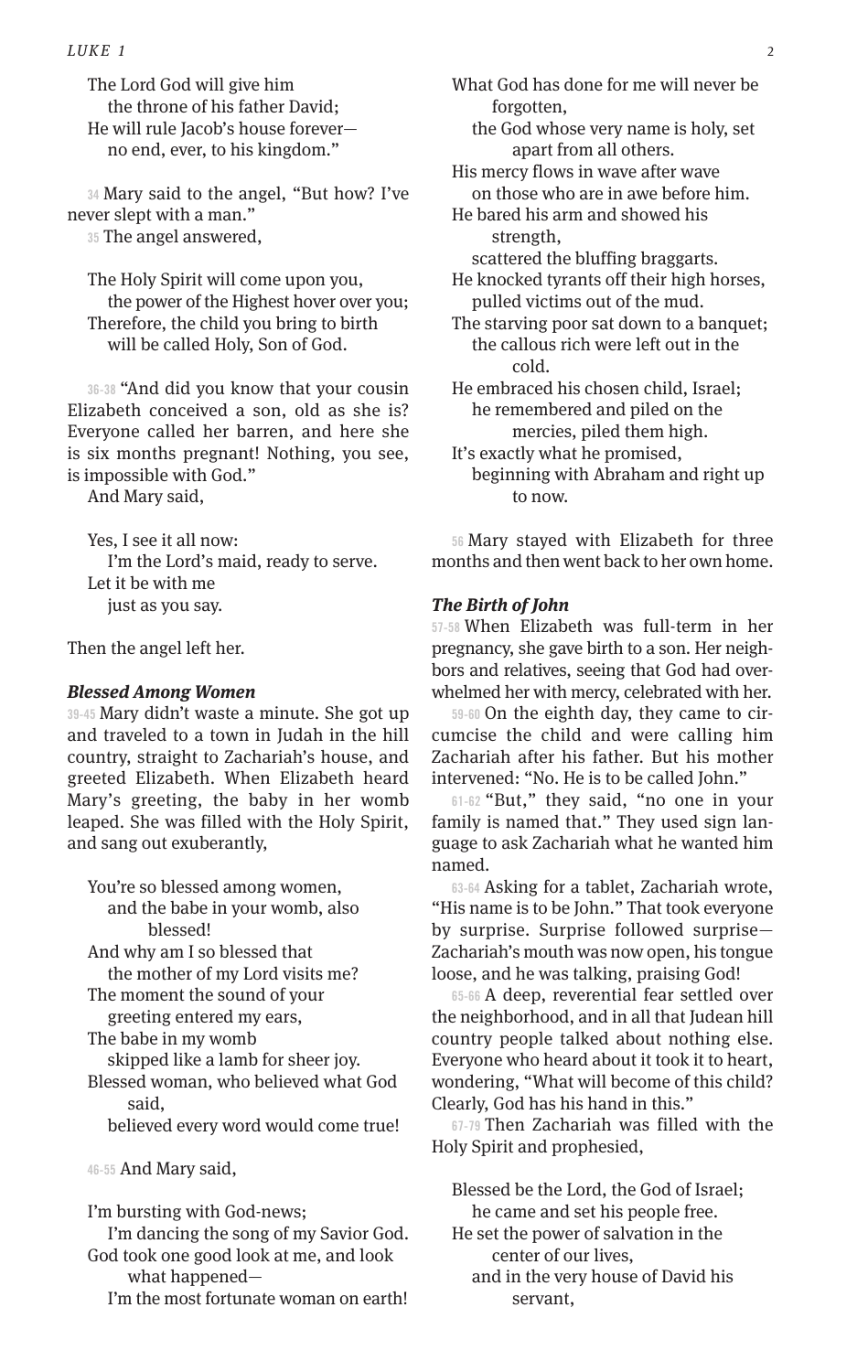| STOP | "Are you listening to this? Really listening?" (Luke 14:35)   |  |  |  |  |
|------|---------------------------------------------------------------|--|--|--|--|
| READ | Passage for Reflection: [1995] Passage for Reflection:        |  |  |  |  |
|      | <b>Observations and Resonant Words and Phrases:</b>           |  |  |  |  |
|      |                                                               |  |  |  |  |
|      |                                                               |  |  |  |  |
|      |                                                               |  |  |  |  |
|      |                                                               |  |  |  |  |
|      |                                                               |  |  |  |  |
|      |                                                               |  |  |  |  |
|      |                                                               |  |  |  |  |
|      | PONDER What is this passage bringing to mind for you?         |  |  |  |  |
|      |                                                               |  |  |  |  |
|      |                                                               |  |  |  |  |
|      |                                                               |  |  |  |  |
|      |                                                               |  |  |  |  |
|      |                                                               |  |  |  |  |
|      |                                                               |  |  |  |  |
|      |                                                               |  |  |  |  |
|      | PRAY Talk with God about what has come to mind.               |  |  |  |  |
|      | REFLECT What are you taking with you from this time with God? |  |  |  |  |
|      |                                                               |  |  |  |  |
|      |                                                               |  |  |  |  |
|      |                                                               |  |  |  |  |
|      |                                                               |  |  |  |  |
|      |                                                               |  |  |  |  |
|      |                                                               |  |  |  |  |
|      |                                                               |  |  |  |  |
|      |                                                               |  |  |  |  |

LIVE *"Whatever he tells you, do it."* (John 2:5)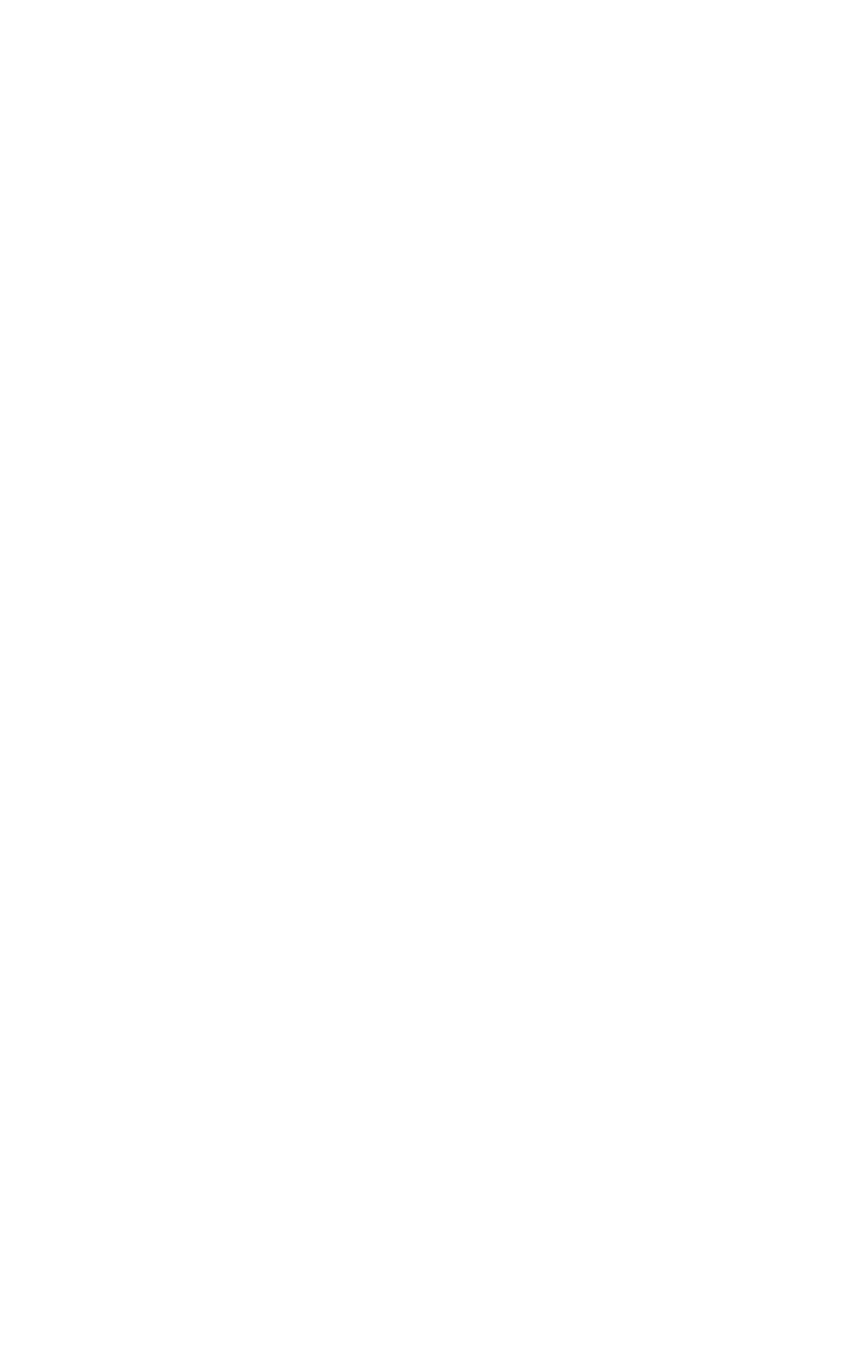- Just as he promised long ago through the preaching of his holy prophets:
- Deliverance from our enemies

and every hateful hand;

- Mercy to our fathers,
	- as he remembers to do what he said he'd do,
- What he swore to our father Abraham a clean rescue from the enemy camp,
- So we can worship him without a care in the world,
	- made holy before him as long as we live.
- And you, my child, "Prophet of the Highest,"
	- will go ahead of the Master to prepare his ways,
- Present the offer of salvation to his people, the forgiveness of their sins.
- Through the heartfelt mercies of our God, God's Sunrise will break in upon us,
- Shining on those in the darkness, those sitting in the shadow of death,
- Then showing us the way, one foot at a time,

down the path of peace.

80 The child grew up, healthy and spirited. He lived out in the desert until the day he made his prophetic debut in Israel.

#### **The Birth of Jesus**

1-5 About that time Caesar Augustus ordered a census to be taken throughout the Empire. This was the first census when Quirinius was governor of Syria. Everyone had to travel to his own ancestral hometown to be accounted for. So Joseph went from the Galilean town of Nazareth up to Bethlehem in Judah, David's town, for the census. As a descendant of David, he had to go there. He went with Mary, his fiancée, who was pregnant.

6-7 While they were there, the time came for her to give birth. She gave birth to a son, her firstborn. She wrapped him in a blanket and laid him in a manger, because there was no room in the hostel.

#### **An Event for Everyone**

8-12 There were shepherds camping in the neighborhood. They had set night watches over their sheep. Suddenly, God's angel stood among them and God's glory blazed around them. They were terrified. The angel said, "Don't be afraid. I'm here to announce a great and joyful event that is meant for everybody, worldwide: A Savior has just been born in David's town, a Savior who is Messiah and Master. This is what you're to look for: a baby wrapped in a blanket and lying in a manger."

13-14 At once the angel was joined by a huge angelic choir singing God's praises:

Glory to God in the heavenly heights, Peace to all men and women on earth who please him.

15-18 As the angel choir withdrew into heaven, the shepherds talked it over. "Let's get over to Bethlehem as fast as we can and see for ourselves what God has revealed to us." They left, running, and found Mary and Joseph, and the baby lying in the manger. Seeing was believing. They told everyone they met what the angels had said about this child. All who heard the shepherds were impressed.

19-20 Mary kept all these things to herself, holding them dear, deep within herself. The shepherds returned and let loose, glorifying and praising God for everything they had heard and seen. It turned out exactly the way they'd been told!

#### **Blessings**

21 When the eighth day arrived, the day of circumcision, the child was named Jesus, the name given by the angel before he was conceived.

22-24 Then when the days stipulated by Moses for purification were complete, they took him up to Jerusalem to offer him to God as commanded in God's Law: "Every male who opens the womb shall be a holy offering to God," and also to sacrifice the "pair of doves or two young pigeons" prescribed in God's Law.

25-32 In Jerusalem at the time, there was a man, Simeon by name, a good man, a man who lived in the prayerful expectancy of help for Israel. And the Holy Spirit was on him. The Holy Spirit had shown him that he would see the Messiah of God before he died. Led by the Spirit, he entered the Temple. As the parents of the child Jesus brought him in to carry out the rituals of the Law, Simeon took him into his arms and blessed God:

God, you can now release your servant; release me in peace as you promised.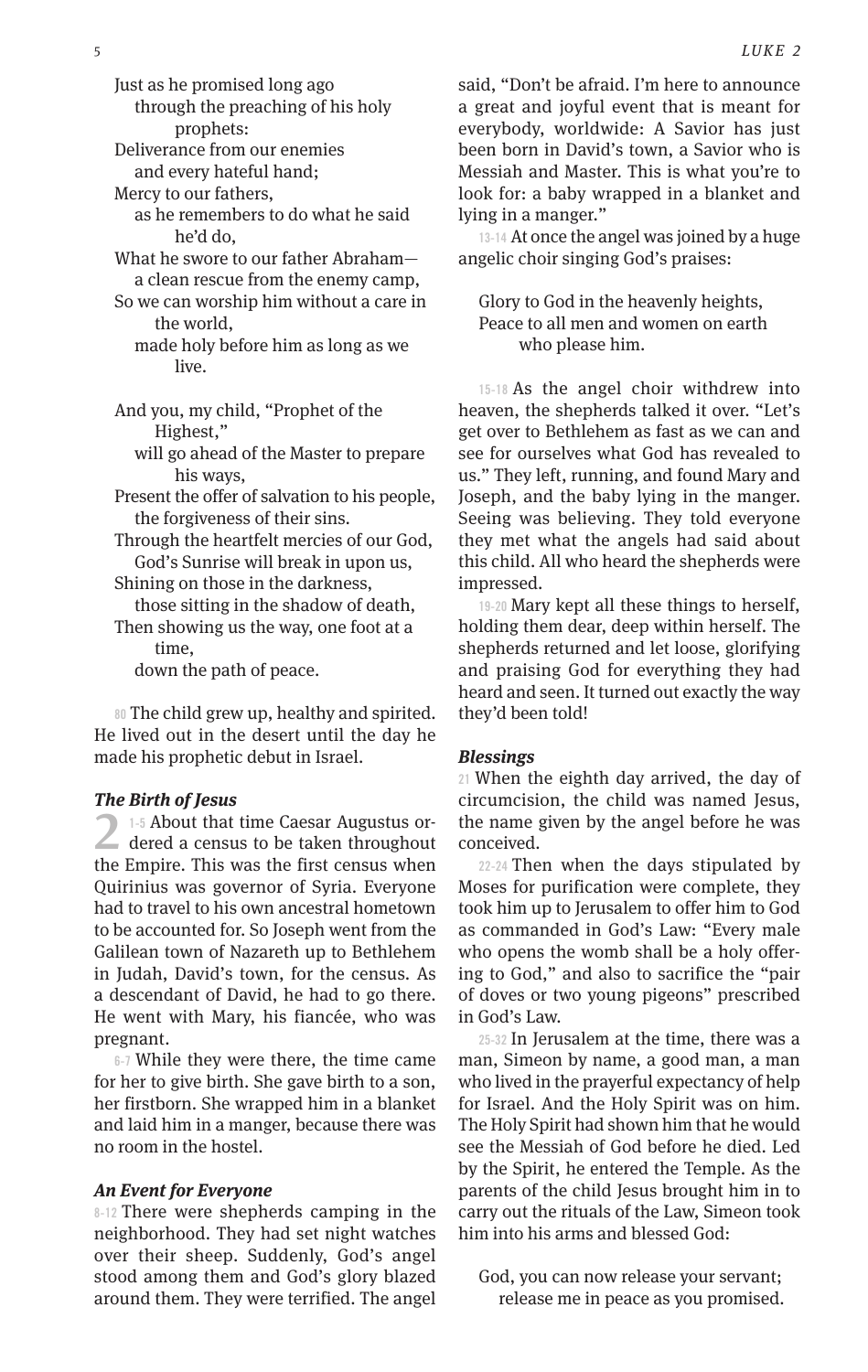- With my own eyes I've seen your salvation;
	- it's now out in the open for everyone to see:
- A God-revealing light to the non-Jewish nations,

and of glory for your people Israel.

33-35 Jesus' father and mother were speechless with surprise at these words. Simeon went on to bless them, and said to Mary his mother,

This child marks both the failure and the recovery of many in Israel,

A figure misunderstood and contradicted—

the pain of a sword-thrust through you—

But the rejection will force honesty, as God reveals who they really are.

36-38 Anna the prophetess was also there, a daughter of Phanuel from the tribe of Asher. She was by now a very old woman. She had been married seven years and a widow for eighty-four. She never left the Temple area, worshiping night and day with her fastings and prayers. At the very time Simeon was praying, she showed up, broke into an anthem of praise to God, and talked about the child to all who were waiting expectantly for the freeing of Jerusalem.

39-40 When they finished everything required by God in the Law, they returned to Galilee and their own town, Nazareth. There the child grew strong in body and wise in spirit. And the grace of God was on him.

#### **They Found Him in the Temple**

41-45 Every year Jesus' parents traveled to Jerusalem for the Feast of Passover. When he was twelve years old, they went up as they always did for the Feast. When it was over and they left for home, the child Jesus stayed behind in Jerusalem, but his parents didn't know it. Thinking he was somewhere in the company of pilgrims, they journeyed for a whole day and then began looking for him among relatives and neighbors. When they didn't find him, they went back to Jerusalem looking for him.

46-48 The next day they found him in the Temple seated among the teachers, listening to them and asking questions. The teachers were all quite taken with him, impressed with the sharpness of his answers. But his parents were not impressed; they were upset and hurt.

His mother said, "Young man, why have you done this to us? Your father and I have been half out of our minds looking for you."

49-50 He said, "Why were you looking for me? Didn't you know that I had to be here, dealing with the things of my Father?" But they had no idea what he was talking about.

51-52 So he went back to Nazareth with them, and lived obediently with them. His mother held these things dearly, deep within herself. And Jesus matured, growing up in both body and spirit, blessed by both God and people.

#### **A Baptism of Life-Change**

31-6 In the fifteenth year of the rule of Caesar Tiberius—it was while Pontius Pilate was governor of Judea; Herod, ruler of Galilee; his brother Philip, ruler of Iturea and Trachonitis; Lysanias, ruler of Abilene; during the Chief-Priesthood of Annas and Caiaphas— John, Zachariah's son, out in the desert at the time, received a message from God. He went all through the country around the Jordan River preaching a baptism of life-change leading to forgiveness of sins, as described in the words of Isaiah the prophet:

Thunder in the desert! "Prepare God's arrival! Make the road smooth and straight! Every ditch will be filled in, Every bump smoothed out, The detours straightened out, All the ruts paved over. Everyone will be there to see The parade of God's salvation."

7-9 When crowds of people came out for baptism because it was the popular thing to do, John exploded: "Brood of snakes! What do you think you're doing slithering down here to the river? Do you think a little water on your snakeskins is going to deflect God's judgment? It's your *life* that must change, not your skin. And don't think you can pull rank by claiming Abraham as 'father.' Being a child of Abraham is neither here nor there children of Abraham are a dime a dozen. God can make children from stones if he wants. What counts is your life. Is it green and flourishing? Because if it's deadwood, it goes on the fire."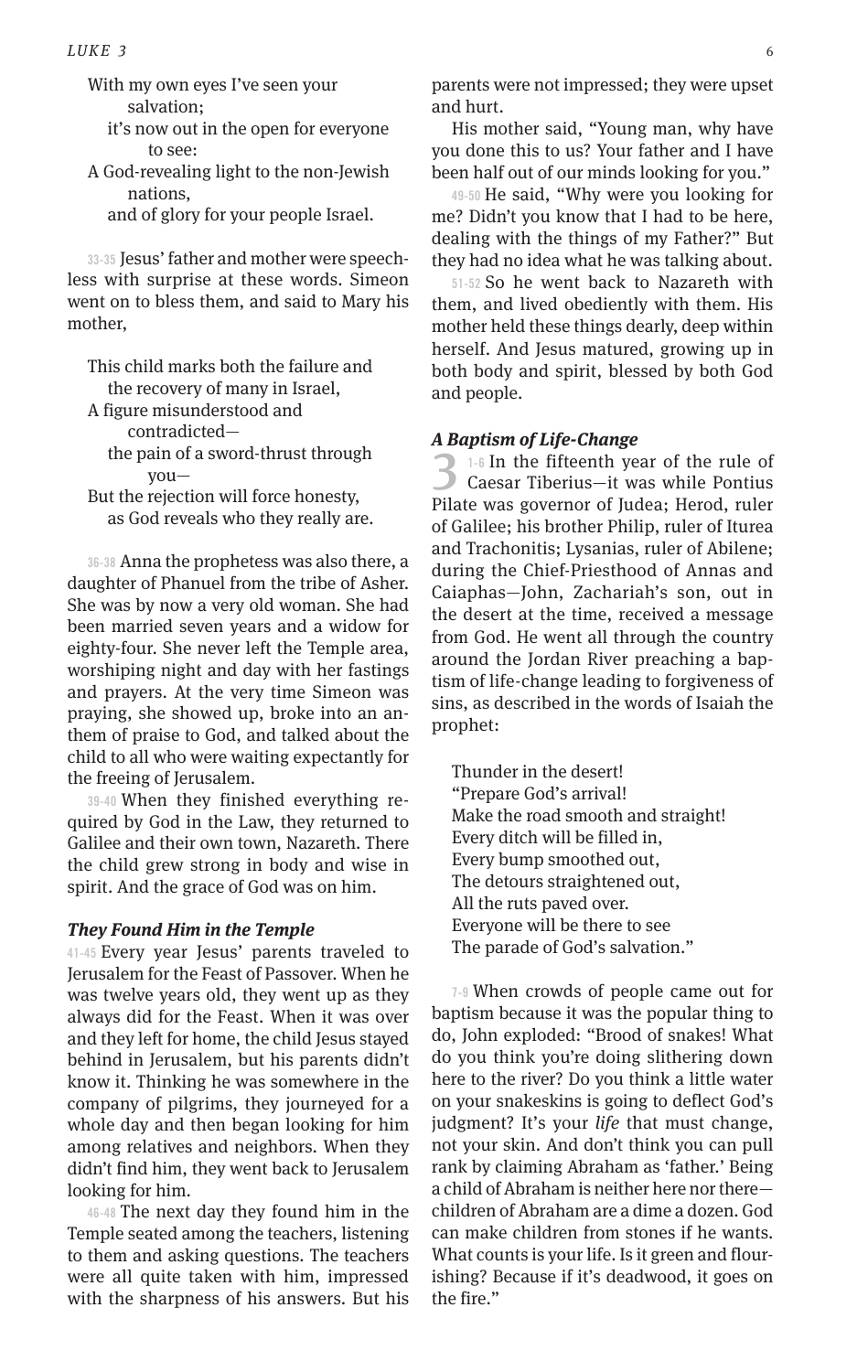#### $STOP + READ + PONDER + PRAY + REFLECT + LIVE$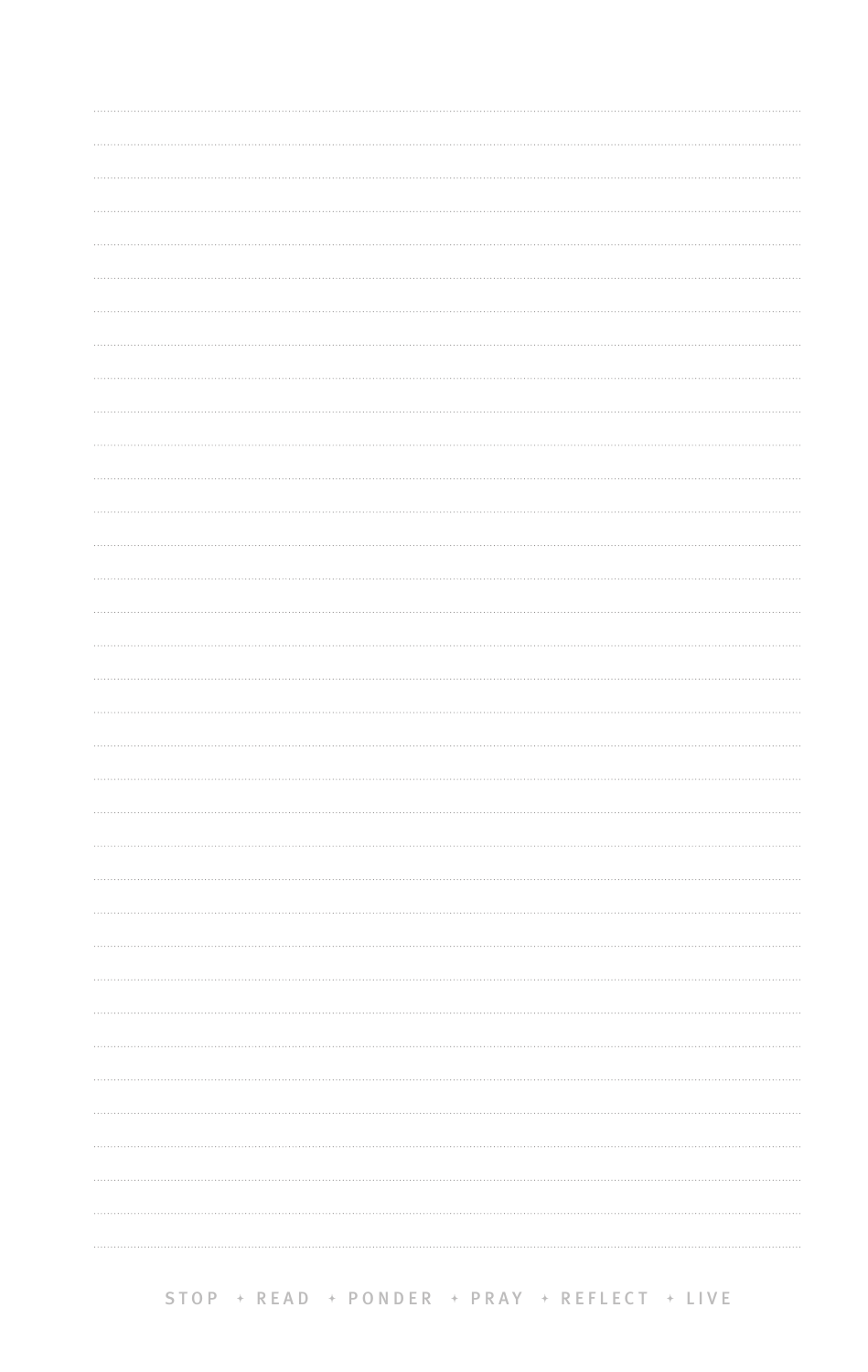|        | THE STAGEHAND AND THE MAIN CHARACTER<br>(Luke 3:16-20)                                                                                                                                                                     |
|--------|----------------------------------------------------------------------------------------------------------------------------------------------------------------------------------------------------------------------------|
|        | $+ + +$                                                                                                                                                                                                                    |
|        | STOP "Are you listening to this? Really listening?" (Luke 14:35)                                                                                                                                                           |
| READ   | Read the passage aloud twice, each time at a different pace and volume.                                                                                                                                                    |
| PONDER | What welled up in you as you read this passage aloud? Which phrases were most<br>arresting to you? Why?                                                                                                                    |
|        |                                                                                                                                                                                                                            |
|        | What is your general impression of John the Baptist from this passage? What do<br>you admire about him? What about him, if anything, makes you nervous? Why?                                                               |
| PRAY   | Invite God to make a clean sweep of your life, and then sit in silence, taking note of<br>what comes to mind: the true things that he wants moved to their proper place<br>and the false things he wants out of your life. |
|        | REFLECT John and Herod, the ruler, are described as opponents in this passage. Why do<br>you think that is?                                                                                                                |
|        | Where have you observed spiritual authority and worldly authority in conflict?<br>Which side tends to appeal to you more? Why?                                                                                             |
|        |                                                                                                                                                                                                                            |